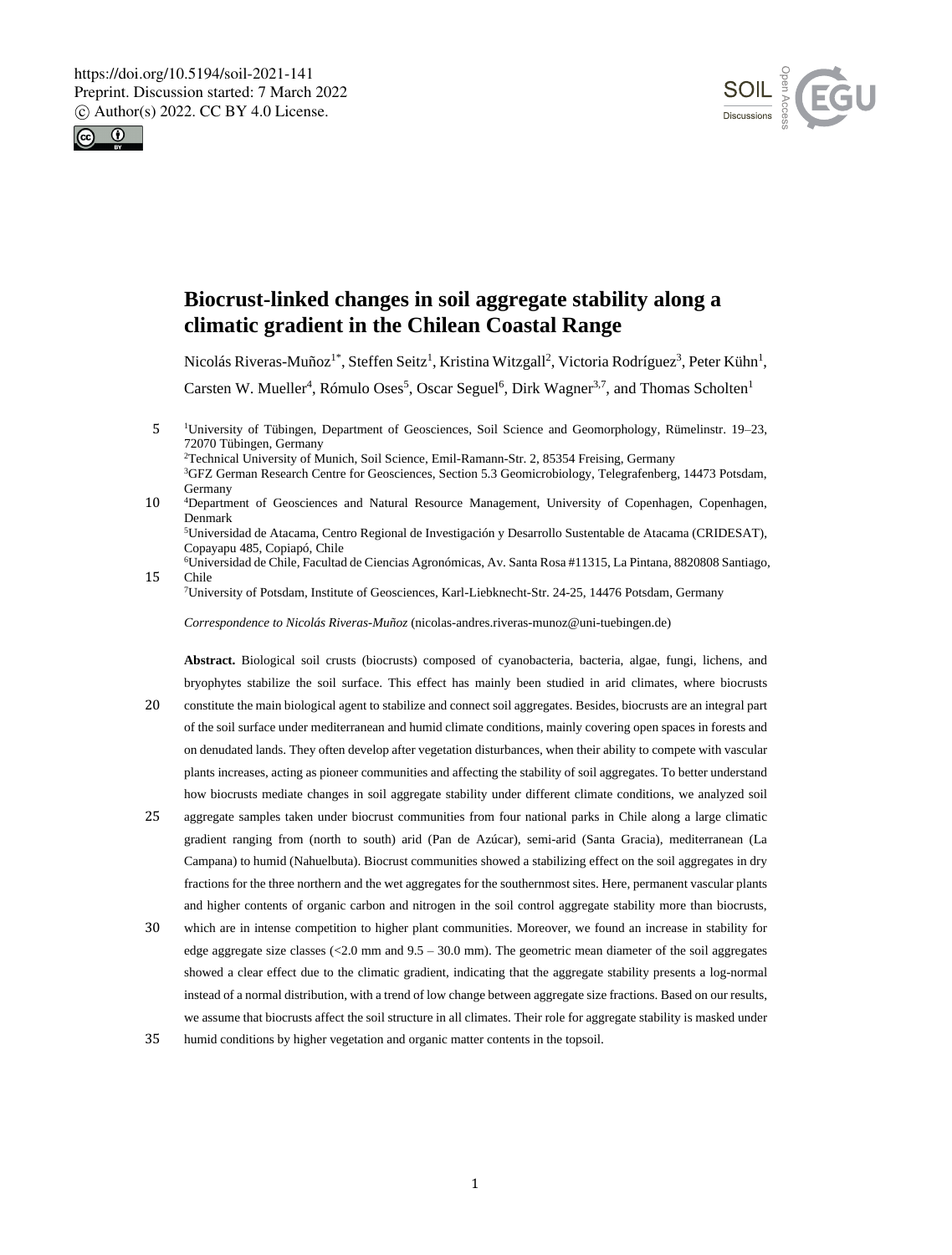



## **1. Introduction**

Issa et al., 1999).

Biological soil crusts (biocrusts) are highly variable communities of microscopic (cyanobacteria, algae, fungi, and bacteria) and macroscopic (lichens, bryophytes) organisms found on the surface and in the upper centimeters of the soil (Gao et al., 2017). They stabilize the soil surface (Garcia-Pichel et al., 2016), especially in arid climates, 40 where biocrusts are the main biological agents for consolidating and connecting soil aggregates (Belnap and Büdel, 2016). However, biocrusts are also present in more mesic regions (e.g., pine barrens, serpentine soils, temperate steppe) (Belnap et al., 2016), but due to their limited ability to compete for light, they are mainly

relegated to open spaces or interspaces between vascular plants where sunlight reaches the soil surface (Malam

- 45 Despite their simple structure, biocrusts are present in a wide variety of climatic conditions. Biocrust organisms lack specialized desiccation control structures, such as stomata or impermeable cuticles, so their water content depends on the humidity in the surrounding environment (Thielen et al., 2021). However, low water demand, high drought tolerance (Chen et al., 2020), the ability to grow actively only when water is available, and to recover without physiological damage even after complete drying out for an extended period (Oliver et al., 2005)
- 50 compensate the lack of dedicated structures. For this reason, biocrusts form an almost continuous layer in arid regions where water availability limits vascular plant cover (Colesie et al., 2014; Grote et al., 2010). By slightly increasing the water availability, areas covered by plants and biocrusts increase in self-organized patterns where both coexist. However, when water demand is not restrained anymore, vascular plants have an advantage in the use of light due to their canopy development, which leads to a decrease in biocrusts (Chen et al., 2018).
- 55 Biocrust cover and composition strongly depend on water availability (Bowker et al., 2016). Under dry conditions, with high potential evapotranspiration (ET<sub>0</sub>), biocrusts are dominated by cyanobacteria, bacteria, and micro-fungi, with few bryophytes or lichens present. As ET<sub>0</sub> decreases, cyanobacterial biomass increases, and bryophytes and lichens appear. It implies that the external morphology of the biocrusts ranges from smooth to rugose (Chamizo et al., 2016). The water availability depends on the water-holding capacity of the soil, which depends on the parent
- 60 material and its degree of weathering and thus indirectly controls the distribution and composition of biocrusts at ecoregional and local scales (Bowker et al., 2016). For instance, Steven et al. (2013) showed that the composition of biocrust communities differed at vertical scales of a few centimeters in soils with different parent material origins, while Bowker et al. (2016) conclude that heterogeneous distributions in parent materials result in abrupt transitions in biocrust distribution and cover.
- 65 Biocrusts can be understood as an organic-sedimentary system within the topsoil where the inorganic and the organic part play dynamic roles in determining the architecture, evolution, and properties of the system, including structure and aggregate stability. On a small scale, biocrusts interact with the soil system in nitrogen and carbon cycling (Barger et al., 2016). The main processes of nitrogen enrichment are biological fixation and dust capture, while nitrogen losses typically appear via dissolution, volatilization, and erosional loss (Barger et al., 2016).
- 70 Photosynthesis is the most crucial carbon fixation process (Elbert et al., 2012; Porada et al., 2014), and soil erosion and biological decomposition are the primary loss source of carbon and other nutrients (Li et al., 2008).

Biocrusts affect soil erosion acting as a physical barrier that shields the soil from the direct exposition to water and wind (Seitz et al., 2016), providing protection to the effect of raindrops and thus splash erosion (Seitz et al.,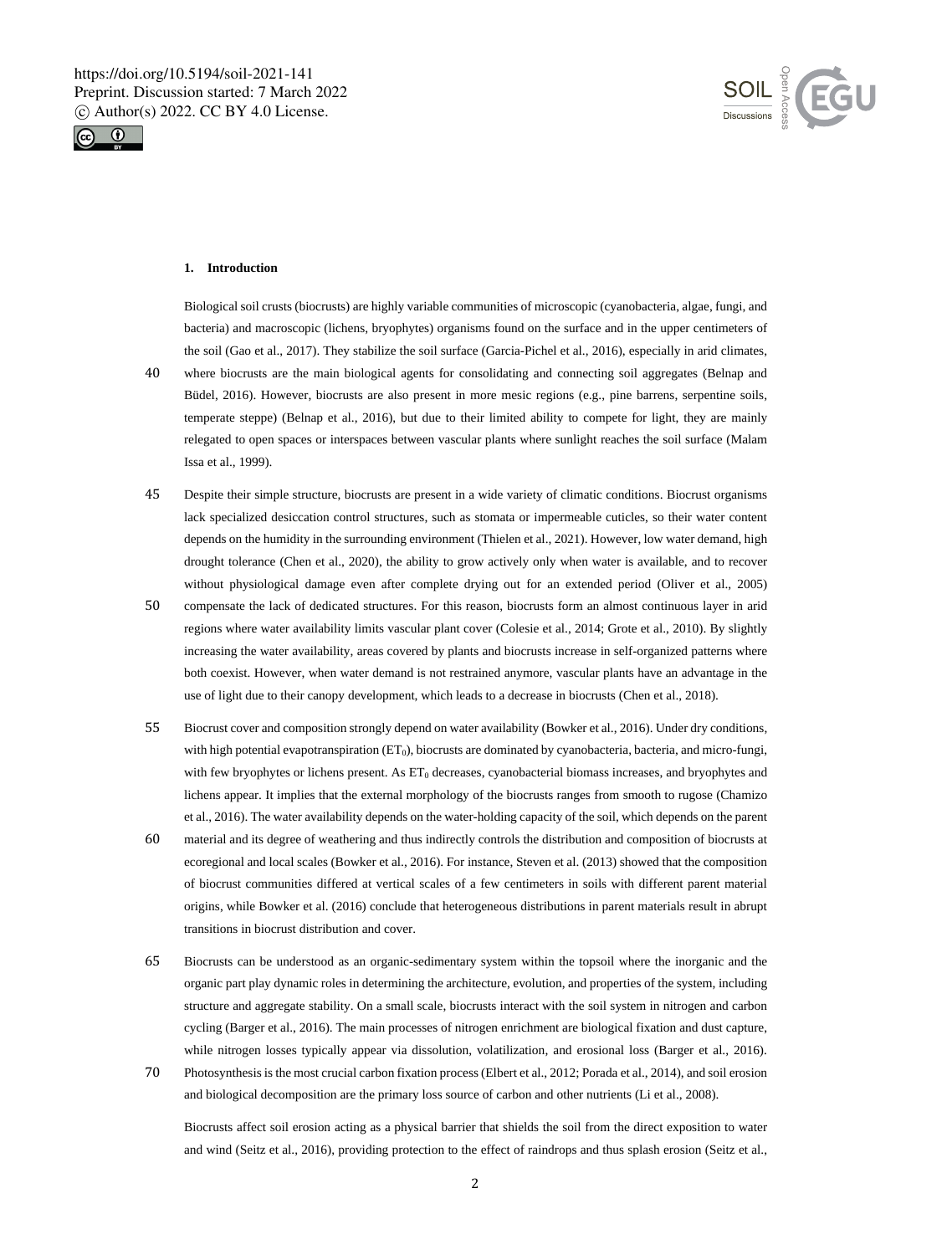



2017; Goebes et al., 2015) and modulating the abrasive effect of wind and surface runoff (Belnap and Büdel, 75 2016). At the same time, biocrusts control water flow across the landscape and through the soil matrix (Thielen et al., 2021; Eldridge et al., 2020). Eldridge et al. (2000) described a decrease in surface runoff and an increase in water infiltration in the presence of biocrusts under semi-arid conditions, related to a reduction in sediment discharge. The influence of biocrusts on the composition of the soil porosity is variable and depends on its stage of development and composition. In some cases, this structuration generates discontinuities that hinder the flow

80 of water in the soil, while in others, it generates a decrease in the tortuosity that is reflected in a rapid infiltration (Fischer et al., 2013). Water infiltration usually is inversely related to surface runoff (Lichner et al., 2012). The successional stage of biocrusts affects water repellency compared to bare soil (Drahorad et al., 2013). It has been observed that with the development of biocrusts, the water repellency increased, and the sorptivity and conductivity decreased (Fischer et al., 2012; Lichner et al., 2012). Therefore, biocrusts affect soil erosion and 85 hydrology through a wide variety of processes (Belnap and Büdel, 2016).

In regards to the stability of the soil surface, biocrusts further have a binding effect on aggregates and can form coherent structures (Belnap and Büdel, 2016). Typically, the organic carbon in the form of exo-polysaccharides or structural filaments of the different organisms present within biocrust communities causes soil stabilization (Garcia-Pichel et al., 2016). Other structure-forming processes involving biocrusts, although to a lesser extent, are

90 the compressive and drying action on the soil matrix and the pH-dependent dissolution of cementing salts(Bowker et al., 2016). The biocrusts-induced soil aggradation results in the formation of a defined layer, increasing the soil resistance and resilience to wind and water (Rosentreter et al., 2016).

Biocrusts stabilize individual aggregate units through different mechanisms depending on their species composition (Garcia-Pichel et al., 2016). For instance, bacteria play a crucial role in forming and stabilizing 95 aggregates by extracellular polymeric substances that glue soil particles together (Six et al., 2004). Vegetal debris serves as aggregation cores where the soil microorganisms use it as an energy source, but rapid decomposition is limited by the interaction with the inorganic matrix (Oades and Waters, 1991). On the other hand, fungi are important in forming soil aggregates due to their hyphal structure, which physically traps aggregates and soil particles (Totsche et al., 2018). Therefore, soil aggregate stabilization processes are dynamic and simultaneously 100 occur at different time and space scales (Oades and Waters, 1991; Tisdall and Oades, 1982).

However, soil aggregate stability depends not solely on biocrust growth and activity. Soil aggregation is determined and driven by a multitude of both biotic and abiotic factors. An increase in stability directly infers with the content of organic matter (Bartoli et al., 1992), clays (Scholten, 1997), calcium carbonates, gypsum, Feand Al-oxides, hydroxides, and oxyhydroxides (Dalal and Bridge, 2020; Oades and Waters, 1991). The

- 105 electrolytes present in the soil solution have a variable effect on aggregation stability, mainly depending on ion valence and ion specificity, expressed in characteristics such as electrical conductivity, type of cations, sodium adsorption ratio, pH, etc. (Liu et al., 2020). Also, external soil factors can modify the stability of aggregates. For example, the climate in the short term controls the cycles of wetting and drying (semi-arid and sub-humid regions), freezing, and thawing (temperate regions). Nevertheless, limited detailed and quantitative information is available
- 110 on the association between the composition of the humic substances and aggregate distribution for soils spanning a broad range of climatic gradients (i.e., temperature and precipitation). Few studies address the stability of soil aggregates along a climatic gradient directly. For example, Jing et al. (2021) studied the stability of aggregates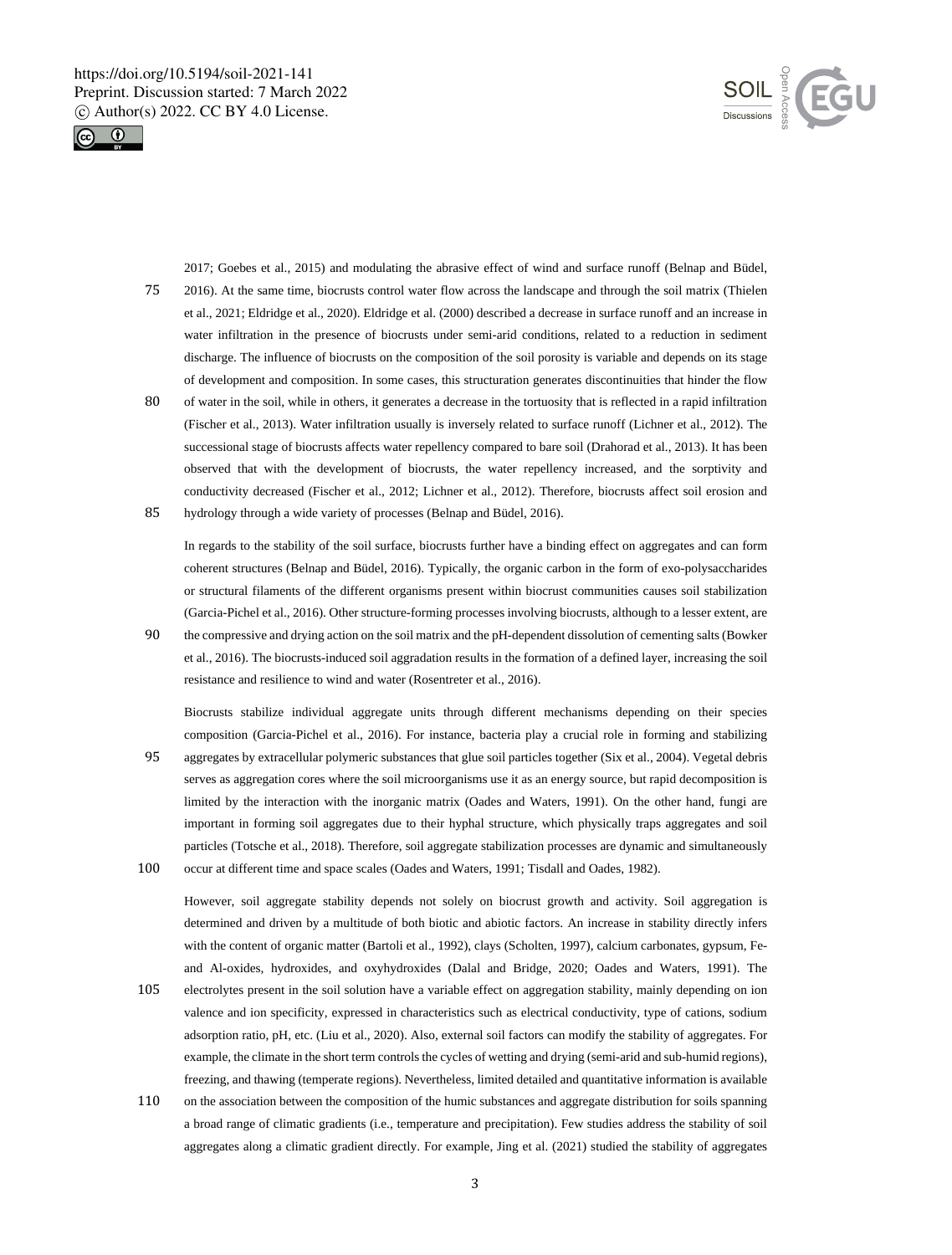



along a precipitation gradient (semi-arid: 390 mm  $y^{-1}$  to semi-humid: 526 mm  $y^{-1}$ ) along the Loess Plateau in China, where the semi-humid condition showed an increase in the stability of aggregates. Wei et al. (2020) 115 investigated aggregation along a climatic gradient (temperate: MAT 13.7°C, MAP: 650 mm y<sup>-1</sup>; tropical: MAT

- 24.2°C, MAP: 1722 mm  $y^{-1}$  with heavy texture soils (silty clay loam, silty clay, and clay) under constant land use in central-southern China and found an increase in macroagregates from the temperate region (MAT: 13.7°C, MAP 650 mm y-1) and the subtropical (MAT:16.8 $^{\circ}$ C, MAP: 1577 mm y<sup>-1</sup>) and then a steady decrease until the tropical region  $(MAT^{\circ}C: 24.2^{\circ}C, MAP: 1722 \text{ mm y}^{-1})$ . The connection between aggregate stability, biota, and
- 120 organic matter dynamics mostly depends on climate (Amézketa, 1999; Six et al., 2004). In the long term, climate affects the structural stability of the soil via the composition and dynamics of vegetation (Amézketa, 1999). Moreover, pedogenesis and the age of the soil have a cumulative effect on soil structuring given by processes like accumulation of organic matter, clay migration, and acidification (Lin, 2011). Finally, land use and soil management determine the structure and stability of the soil surface by magnitude, frequency, and duration of 125 external disturbances, for example, plowing (Bronick and Lal, 2005).

In this study, we investigate how and to what extent biocrusts under different climatic conditions stabilize the soil surface. Therefore, we compare the stability of macroaggregates and varying soil properties in topsoil with or without biocrust cover along a climatic gradient from arid to humid climate conditions along the Chilean Coastal Range. We test the following hypotheses:

- 130 (i) if biocrusts cover the soil surface, soil aggregates show a higher stability because the biocrusts protect the soil surface physically, shelter soil organic matter within aggregates, modify the structure of microbial communities, and change water flow into the soil,
	- (ii) if the climate is arid, the effect of biocrusts on the soil surface is most pronounced because other sources of organic matter are at minimum and biocrusts represent the main soil cover, and
- 135 (iii) if the humidity of the climate increases, the stabilizing effects of biocrust on the soil surface are reduced, although without disappearing entirely, because water availability increases and higher vegetation hinder the growth of biocrusts.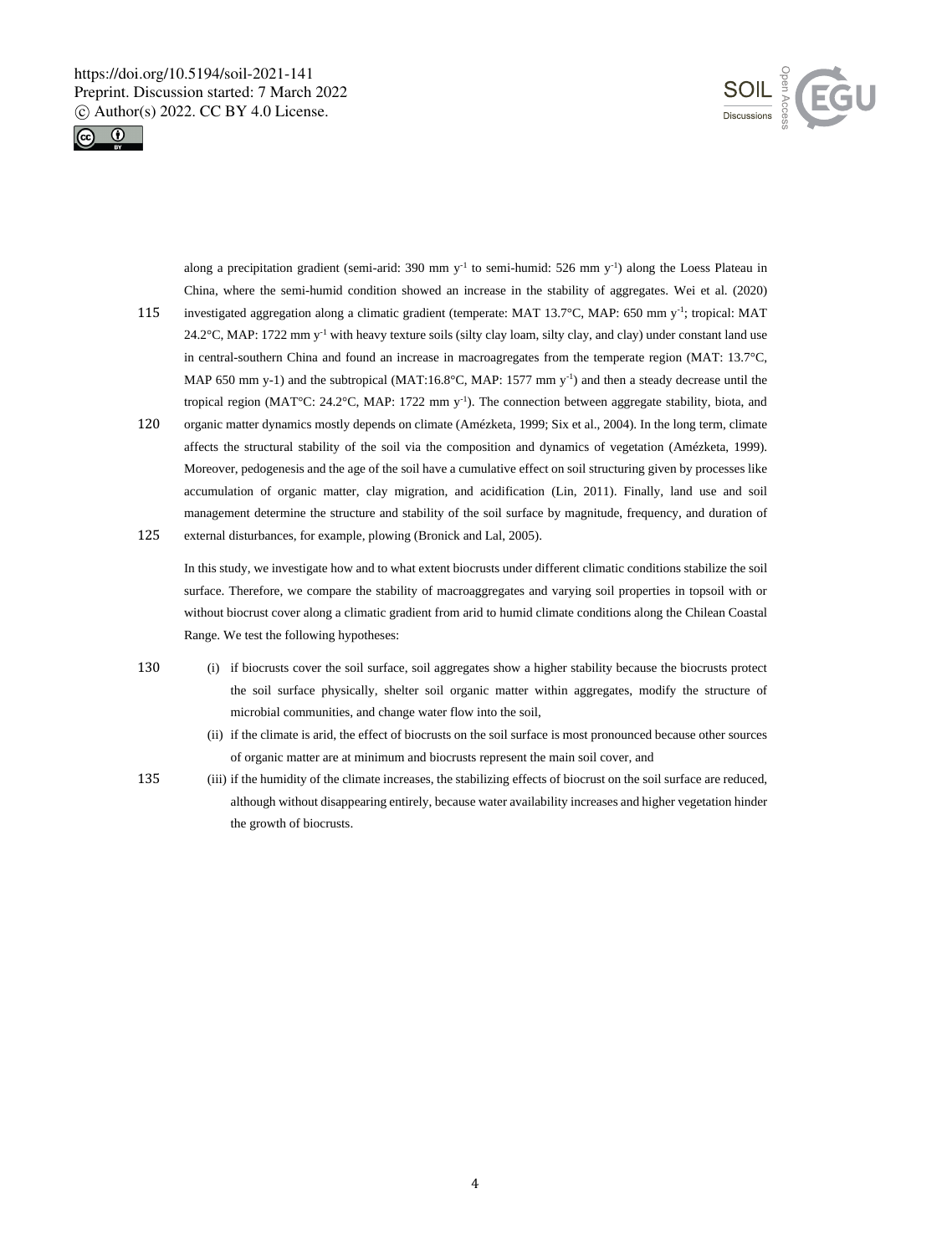



## **2. Materials and methods**

#### **2.1. Study sites and experimental settings**

- 140 In order to assess the climatic effect on soil and its interactions with biocrusts, four study sites distributed between latitudes from 26°06′S to 37°48′S and over 1300 km were established in the Chilean Coastal Range: Pan de Azúcar National Park (PA), Santa Gracia Natural Reserve (SG), La Campana National Park (LC) and Nahuelbuta National Park (NA), corresponding to arid, semi-arid, mediterranean and humid climates, respectively (Bernhard et al., 2018).
- 145 The study sites are comparable in geology, geomorphology, land use, and glacial and volcanic influence (Bernhard et al., 2018). The parent material in all the study sites is granitoid, keeping this factor of soil formation nearly constant along the studied gradient (Oeser et al., 2018). The dominant topography is generally fluvial valleys, and the sites had no glacial influence during the last glaciation (Hulton et al., 2002). The sites are located within nature protection areas, with limited anthropogenic influence compared to the surrounding areas. Despite this, the
- 150 occasional entry of cows to LC (Rundel and Weisser, 1975) and goats to SG (Armesto et al., 2007) has been reported. These conditions allow us to focus on the environmental effect on two other soil-forming factors, i.e., climate and vegetation.

The mean annual temperature (MAT) decreases from north to south (PA: 16.8 °C, SG: 13.7 °C, LC: 14.1 °C, NA: 6.6 °C). The mean annual precipitation (MAP) in the study sites increases from north to south (PA: 12 mm yr<sup>-1</sup>,

- 155 SG: 66 mm yr<sup>-1</sup>, LC: 367 mm yr<sup>-1</sup>, NA: 1469 mm yr<sup>-1</sup>) with similar rainfalls distribution mostly distributed in winter months (May to August) (Bernhard et al., 2018). The elevation of the sites increases from north to south (PA: 329 – 351 m a.s.l., SG: 642 – 720 m a.s.l., LC: 708 – 732 m a.s.l., NA: 1200 – 1270 m a.s.l.). Paleoclimate modeling studies (Mutz et al., 2018) indicate that these climate patterns have been persistent since the late Pliocene; thus, the study sites represent the long-term impact of climate on the soil (Ewing et al., 2006). Bernhard
- 160 et al. (2018) classified soils in the study sites as Regosols in PA, Cambisols for SG and LC, and Umbrisols in NA. In general, pedogenic processes such as soil depth, clay contents, organic matter accumulation, porosity, and activity ratio are correlated with the humidity of the site.

For each of the 4 study sites, 5 plots of 1 x 1 m were established as replicates. Each plot was located in the topslope position with south-facing exposition, considering the presence of site-typical biological soil crust 165 communities, similar slope and aspect, a lack of anthropogenic disturbance, and a maximum distance of 30 m between each plot. Each plot included patches with at least the size of the samples with 100% biocrust cover (BSC+), and additionally, a nearby point without biocrust cover (BSC-) was defined as control.

#### **2.2. Biocrust sampling and classification**

Biocrust patches of approximately  $100 \text{ cm}^2$  were collected in the field and stored in paper envelopes before 170 classification for every research plot. Sampled communities showed all typical biocrust classes from cyanobacteria, algae, fungi, lichens, liverworts, and mosses. The species composition further showed a graduating change from lichen-dominating biocrusts in the northernmost site to bryophyte-dominating biocrusts in the southernmost site. Dominant macroscopic biocrust species were determined for each of the four sites to the genus level by morphological characteristics using a stereomicroscope (Leitz TS, Wetzlar, Germany), a transmitted-light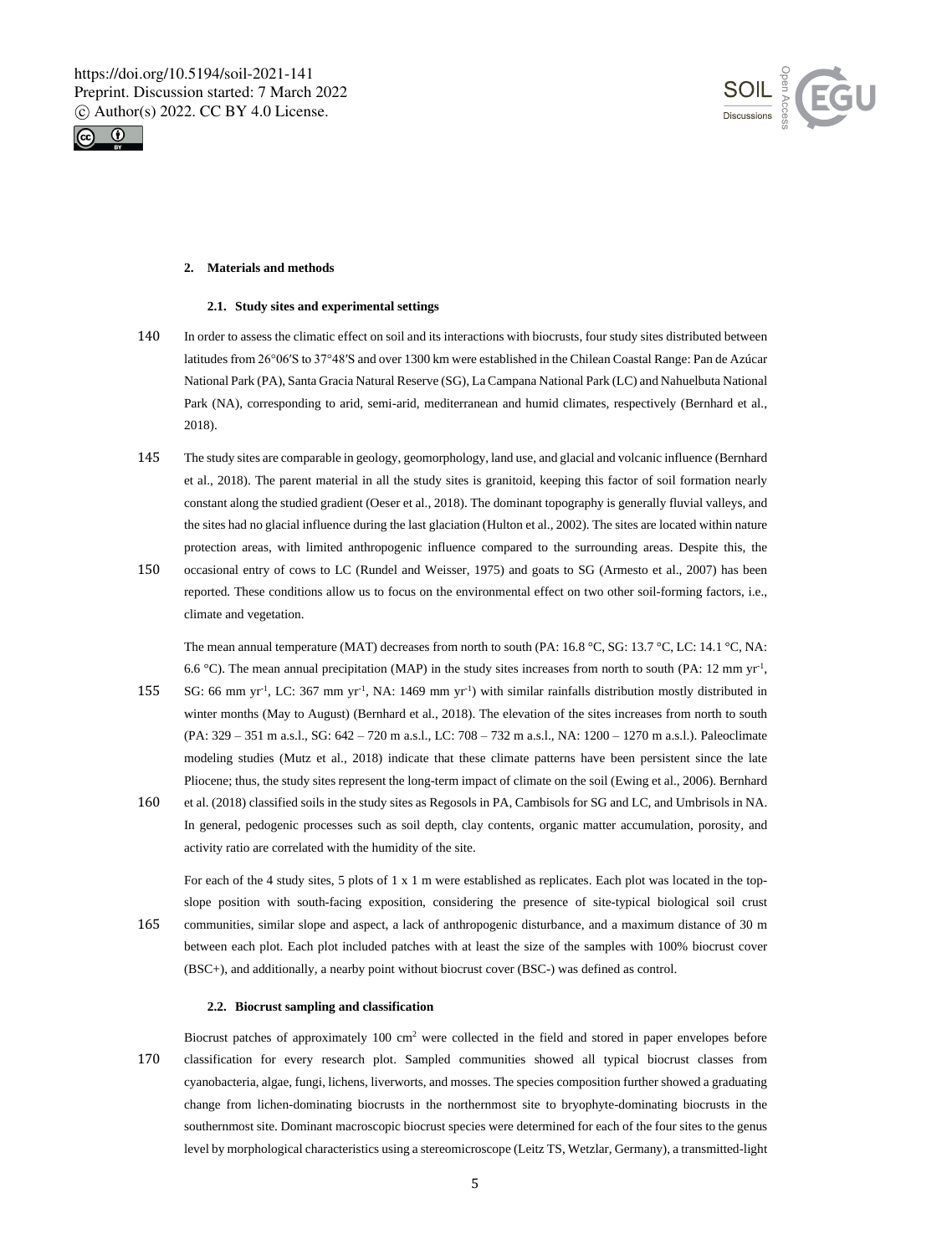



- 175 microscope (Leitz Laborlux S, Wetzlar, Germany), and ultraviolet light. Species groups were separated into bryophytes (Lightowlers, 1985; He, 1998; Ochyra and Matteri, 2001; Cuvertino et al., 2012; Fariña and Ardiles, 2014) and lichens (Galloway and Quilhot, 2009) and assigned to the different regions (Table 1). A more detailed survey and classification of individual species, including algae and cyanobacteria, will be sought for further studies.
- 180 Table 1. Taxonomical composition of mosses and lichens in the biological soil crust for the study sites along the climatic gradient.

| <b>Site / Division</b>              | Family                                          | Genus            | Number of<br>species |
|-------------------------------------|-------------------------------------------------|------------------|----------------------|
| PA                                  |                                                 |                  |                      |
| <b>Lichens</b>                      | Cladoniaceae                                    | Cladonia sp.     | $\overline{2}$       |
|                                     | Verrucariaceae                                  | Placidium sp.    | 2                    |
|                                     | Lecanoraceae                                    | Lecidella sp.    | 1                    |
|                                     | Rhizocarpaceae                                  | Rhizocarpon sp.  | 1                    |
| <b>SG</b>                           |                                                 |                  |                      |
| <b>Mosses</b>                       | Pottiaceae                                      | Syntrichia sp.   | $\overline{c}$       |
|                                     | Pottiaceae                                      | Tortella sp.     | $\overline{2}$       |
| Lichen genera unidentified          |                                                 |                  | $\overline{2}$       |
| LC                                  |                                                 |                  |                      |
| <b>Mosses</b>                       | Bartramiaceae                                   | Philonotis sp.   | 1                    |
|                                     | <b>Bryaceae</b>                                 | Bryum sp.        | 1.                   |
|                                     | Pottiaceae                                      | Syntrichia sp.   | 2                    |
|                                     | Pottiaceae                                      | Tortella sp.     | $\overline{2}$       |
| Moss and lichen genera unidentified |                                                 |                  | $2 + 1$              |
| NA                                  |                                                 |                  |                      |
| Mosses                              | Amblystegiaceae                                 | Acrocladium sp.  | $\mathbf{1}$         |
|                                     | Amblystegiaceae                                 | Amblystegium sp. | 1                    |
|                                     | Bartramiaceae                                   | Bartramia sp.    | 1                    |
|                                     | <b>Bryaceae</b>                                 | Bryum sp.        | 1                    |
|                                     | Dicranaceae                                     | Campylopus sp.   | 2                    |
|                                     | Pterigynandraceae                               | Myurella sp.     | 1                    |
|                                     | Liverwort, lichen and fungi genera unidentified |                  | $2 + 2 + 1$          |

#### **2.3. Soil sampling and analyses**

Bulk topsoil samples  $(0 - 5 \text{ cm})$  were taken with metal-core sample augers directly under biocrust patches and in comparative zones without biocrust cover and sieved to 2 mm after air drying.

185 Bulk density (BD) and soil water content were determined gravimetrically. The particle size distribution was determined for seven fractions according to (1929) combining sieving of fractions >20 μm and pipetting of fractions <20 μm. Soil texture was interpreted according to the WRB soil classification system (Jahn et al., 2006).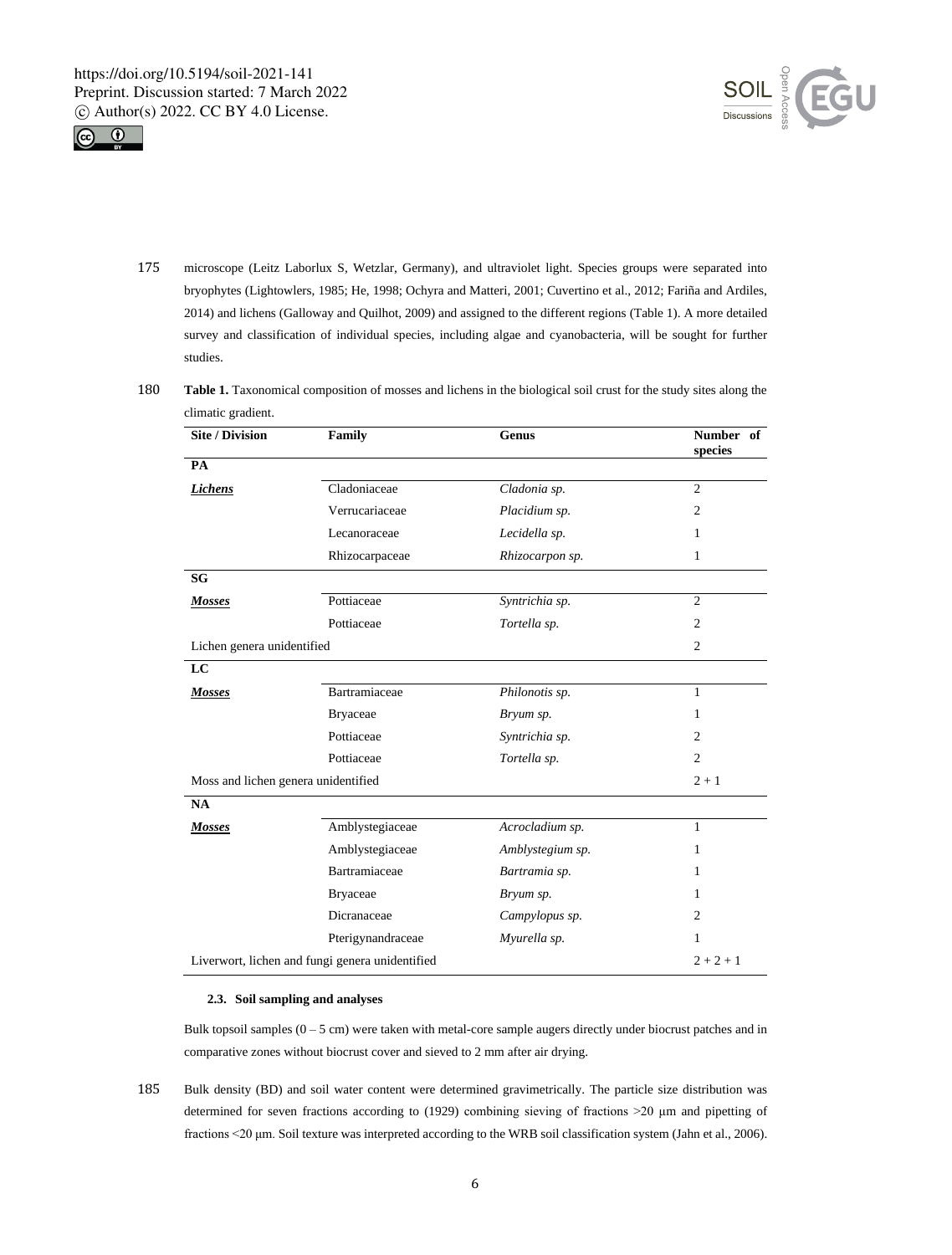



Soil pH was determined in water by a WTW pH 340 (WTW GmbH, Weilheim, Germany) using a Sentix 81 electrode, and electrical conductivity was measured with a conductivity meter (LE703, Mettler Toledo, USA). 190 Total carbon (C<sub>t</sub>) and nitrogen (N<sub>t</sub>) were analyzed using oxidative heat combustion at 1150 °C in a Vario EL III

elemental analyzer (Elementar Analysensysteme GmbH, Hanau, Germany).

The physical stability of soil aggregates was measured to quantify the destructive effect of water and mechanical forces through two-stage sieving: dry and wet (Hartge and Horn, 2009). The water-stable aggregates were measured by sieving undisturbed air-dried soil samples through a pile of sieves of decreasing mesh size (19.0,

195 14.7, 9.8, 6.8, 4.8, 3.3, and 2.0 mm) then, by repeating the same process underwater. Finally, the values for each size were calculated relative to the initial sample and corrected by coarse fragments content. With this aggregate stability data, accumulated frequency curves were calculated, and a set of indexes were estimated: mean weight diameter of the aggregates (ΔMWD) (Hartge and Horn, 2009; Van Bavel, 1950), Geometric mean diameter (ΔGMD) (Mazurak, 1950), water stability aggregate ratio (WSAR) (Liu et al., 2014) and the proportion of soil 200 macroaggregates of a diameter less than  $2 \text{ mm}$  (R<sub> $2 \text{ mm}$ </sub>) (Liang et al., 2015) as described below.

*Difference in mean weight diameter (*Δ*MWD):*

$$
\Delta MWD = \sum_{i=1}^{n} X_i * W_i / \sum_{i=1}^{n} W_i
$$
\n(1)

where  $W_i$  is the corrected mass proportion of stable aggregate fraction *i* in the total 2–30 mm aggregate and  $X_i$  is the mean diameter of stable aggregate fraction i.

#### 205 *Geometric mean diameter (*Δ*GMD):*

$$
\Delta GMD = \exp\left[\left(\sum_{i=1}^{n} W_i \lg X_i\right) / \left(\sum_{i=1}^{n} W_i\right)\right]
$$
\n(2)

where  $X_i$  is the sieve opening size (mm);  $W_i$  is the proportion of the total sample mass occurring in the *i*-size fraction; *n* is the number of particle fractions.

*Water Stability Aggregate Ratio:*

$$
210 \quad WSAR(\%) = WSA/A * 100 \tag{3}
$$

where *WSA* is the >2 mm water-stable aggregate content and *A* is the >2 mm dry aggregate content.

*Proportion of soil macroaggregate of a diameter less than 2 mm*

$$
R_{<2\,mm} = \frac{M_{r>2}}{M_T} * 100 = \left(1 - \frac{M_{r<2}}{M_T}\right) \tag{4}
$$

where  $M_{r<2}$  is the weight of macroaggregates with a diameter less than 2 mm,  $M_T$  is the total sample weight,  $M_{r<2}$ 215 is the weight of microaggregates with a diameter less than 2 mm.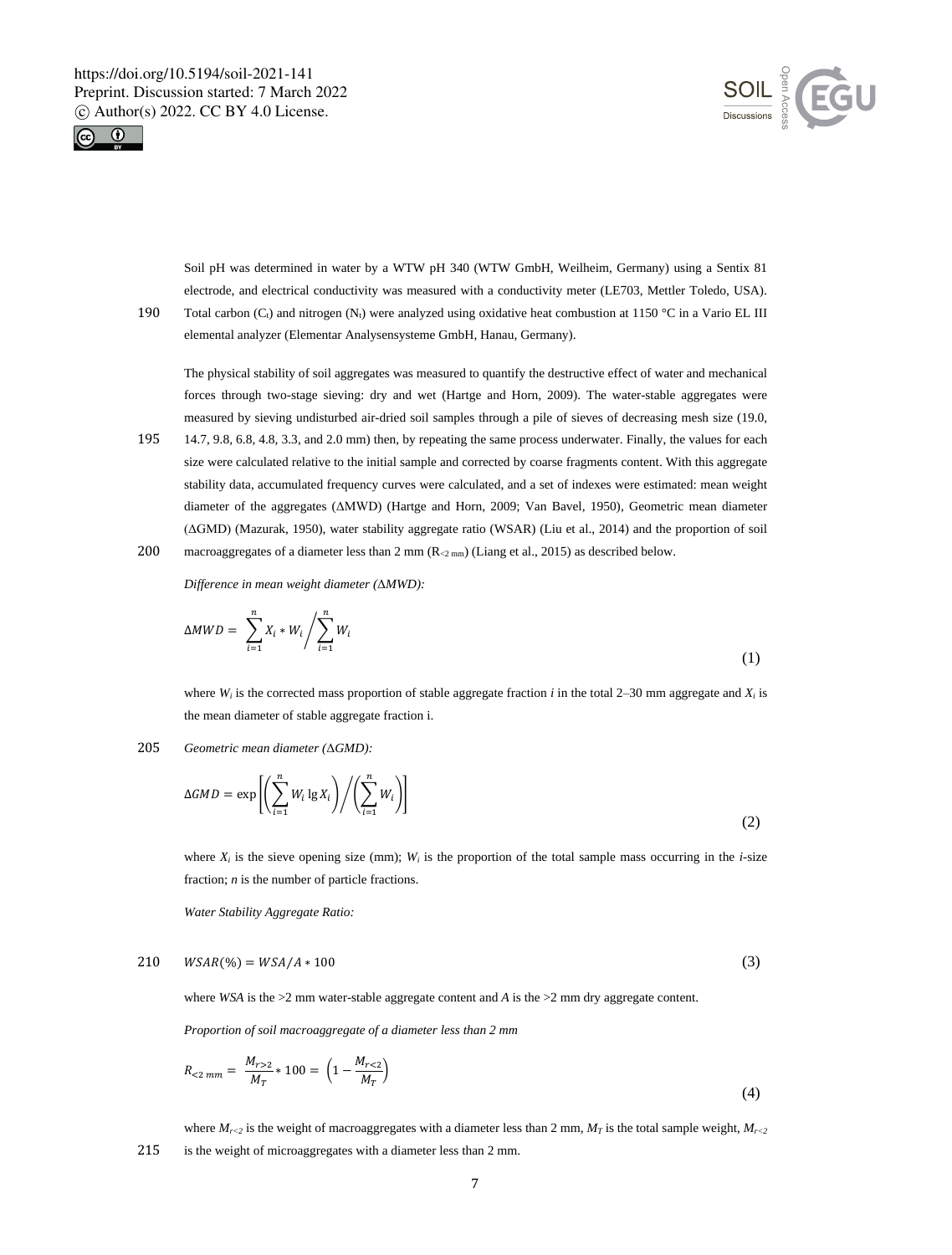



## **2.4. Statistical analyses**

The influence of the climatic gradient (study site) and biocrust presence on physicochemical soil parameters and aggregate stability in 40 plots (4 study sites, 2 biocrust treatment, 5 replicates) were assessed by factorial generalized linear models (GLM) because of the lack of normal distribution for most of the variables according 220 to the Shapiro-Wilk test. The link functions used for each model were selected based on the lowest Akaike information criterion (AIC) selection and characteristics of the data (skewness, counts, continuous variables, proportions) between Gaussian, Gamma, inverse Gaussian, and Tweedie distributions. Differences in treatments were tested using pair-wise F-tests with *p* < 0.001 as significance criteria. The analyses where conducted in *R* 4.2.0 (Team, 2018) and the GLM distributions were extended from the base R core with the *Tweedie* 2.3.3 package

225 (Dunn, 2017). All visualizations were made with the package *ggplot2* 3.3.3 (Wickham, 2016).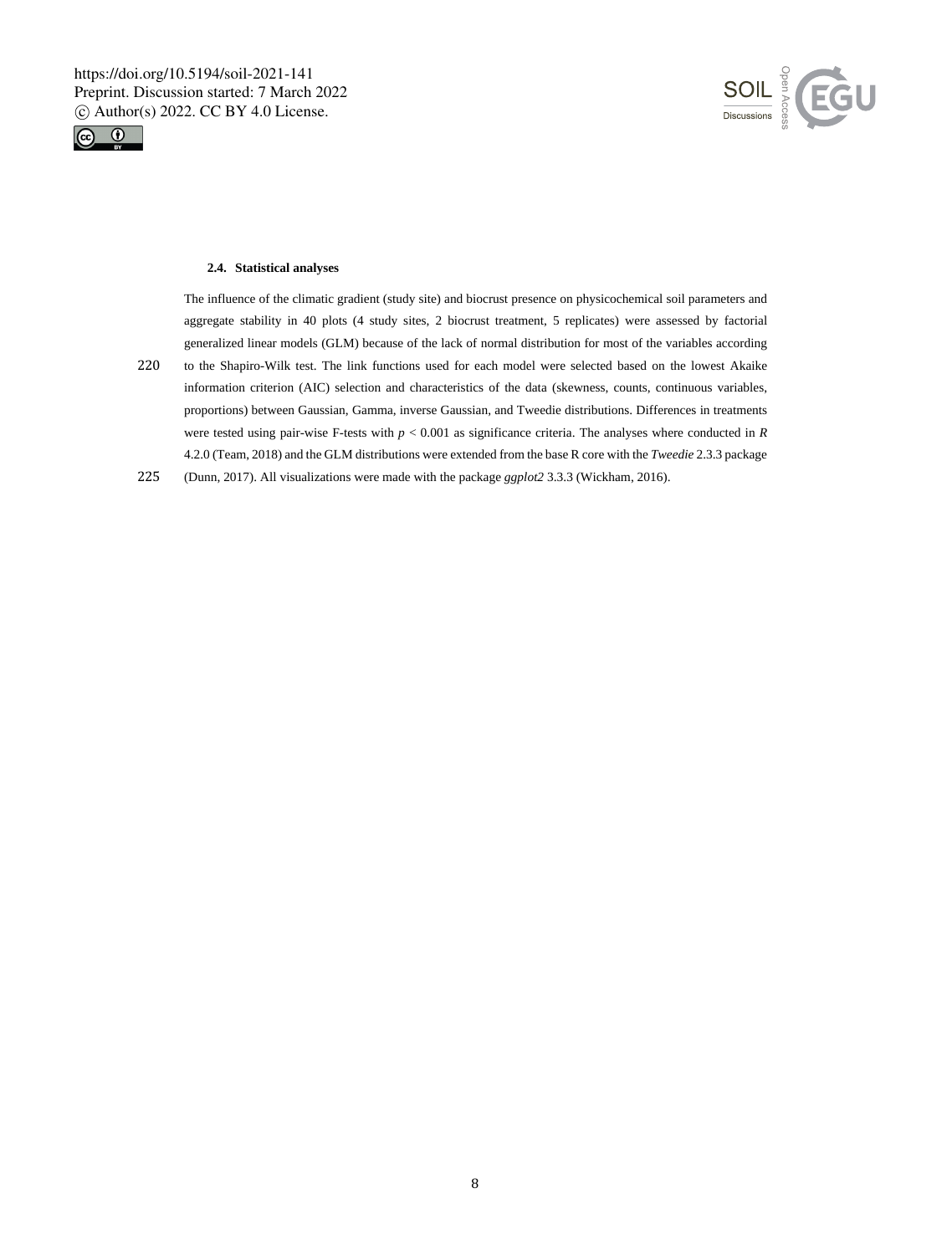



# **3. Results**

#### **3.1. Soil properties**

Soil pH was significantly affected by the climatic gradient (Table 2), with mean values of 7.7 in PA, 6.2 in SG, 5.9 in LC, and 4.4 in NA, with acidification levels of 6.2 in BSC- to 5.9 in BSC+. In terms of electrical conductivity

- 230 (EC), a remarkably higher value of 2646.1  $\mu$ S cm<sup>-1</sup> in PA is outstanding in comparison with the low and homogeneous values of 109.3  $\mu$ S cm<sup>-1</sup> for SG, 153.8  $\mu$ S cm<sup>-1</sup> for LC, and 102.3  $\mu$ S cm<sup>-1</sup> for NA (Table 2). EC did not differ for the biocrust treatment. Bulk density (BD) showed a significant difference between the study sites (Table 2), with higher values in the two dryer sites, with 1.5 g cm<sup>-3</sup> in PA, and 1.6 g cm<sup>-3</sup> in SG, and a decrease in the more humid sites, with 1.2  $g \text{ cm}^{-3}$  in LC and 0.6  $g \text{ cm}^{-3}$  in NA (Table 2).
- 235 Total nitrogen (N<sub>t</sub>) content was directly proportional to the climatic gradient, with values of 0.04% for PA, 0.07% for SG, 0.28% for LC and 0.51% for NA (Table 2). A slightly similar pattern was observed for the total carbon  $(C<sub>t</sub>)$  (Table 2), with values of 1.1% in PA, 0.8% in SG, 5.0% in LC and 12.5% in NA, but with a significant decrease when the BSC+ is present, from 5.6% to 4.2% in average. The relation between  $C_t$  and  $N_t$ , expressed as C/N ratio, showed significantly different values of 33.9 in PA, 12.3 in SG, 16.7 in LC, and 24.5 in NA on average;
- 240 and with a significant decrease from 27.0 in BSC- to 16.7 in BSC+ (Table 2). It is important to note that although PA and NA present the highest values, the condition changes diametrically when observed together with the BSC+ treatment, with a large dispersion in PA and stable values in NA.

The distribution of the soil particle size classes did not show clear patterns along the climatic gradient, with PA deviating from it in all cases. Despite this, the observed values were significant, with clay values of 9.6% for PA, 245 7.3% in SG, 10.4% in LC and 24.6% in NA; silt with 28.9% in PA, 18.7% in SG, 20.0% in LC and 21.9% in NA;

and sand with 61.5% in PA, 73.9% in SG, 69.6% in LC and 53.5% in NA. When biocrusts were present, a significant decrease from 13.6% to 12.6% in clays and an increase from 21.2% to 23.6% in silt could be observed with higher dispersion for the arid site (PA).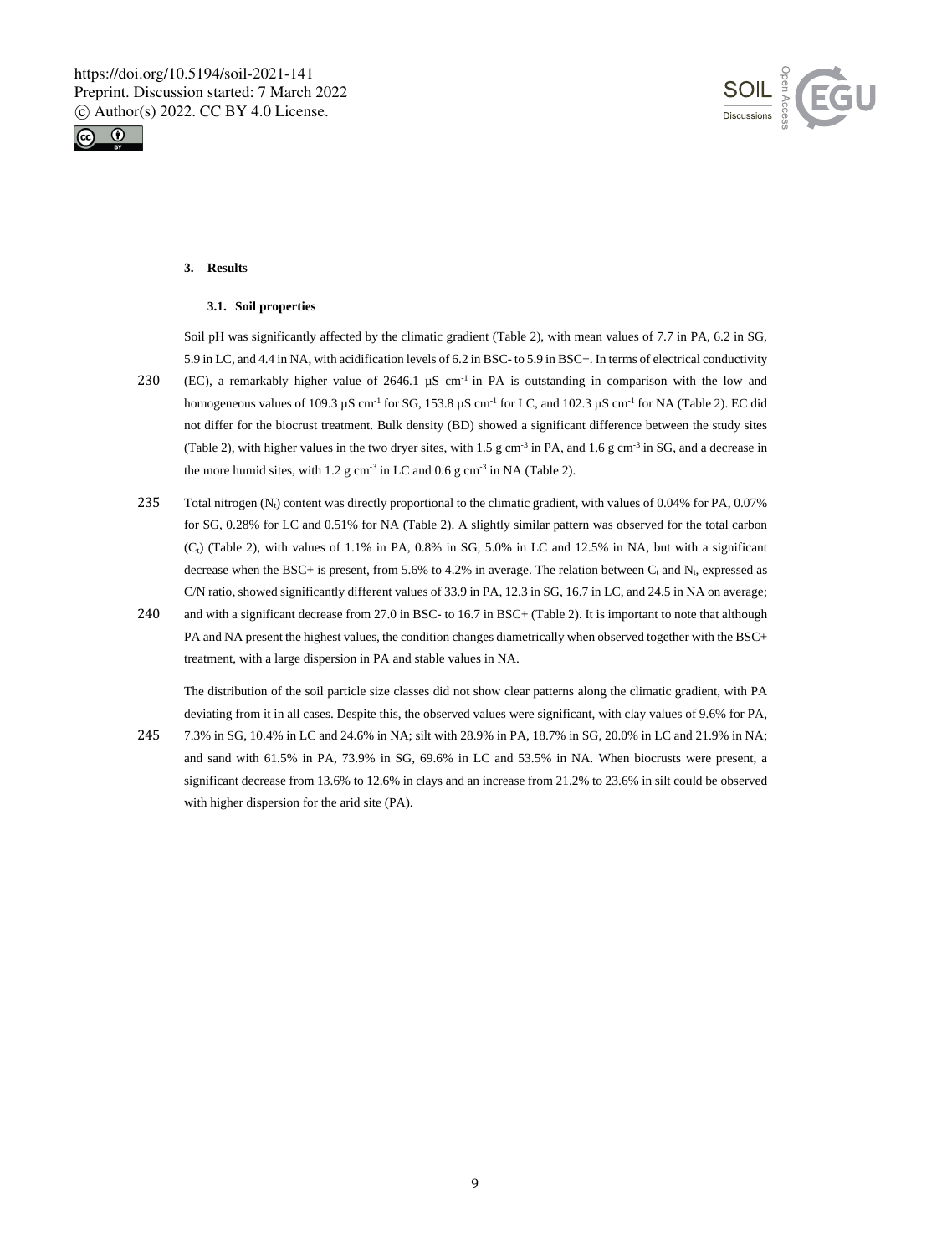Table 2. Soil properties without biocrust cover (BSC-) and with (BSC+) for Pan de Azúcar (PA), Santa Gracia (SG), La Campana (LC) and Nahuelbuta (NA) (EC = electrical +) for Pan de Azúcar (PA), Santa Gracia (SG), La Campana (LC) and Nahuelbuta (NA) (EC = electrical conductivity,  $BD = bulk$  density,  $N<sub>i</sub> = total$  nitrogen,  $C<sub>i</sub> = total$  carbon,  $CN = (carbon to nitrogen ratio).$ **2.** Soil properties without biocrust cover (BSC-) and with (BSC bulk density,  $N_t = total$ conductivity, BD =

250

| Site Biocrust pH | EC                                                                                                                                                | $\begin{array}{ccc}\n\text{B} & \text{C} & \text{C} & \text{D} & \text{D}\n\\ \text{D} & \text{D} & \text{D} & \text{D}\n\end{array}$ | <b>CN</b> | Clay                    | Silt                    | Sand                    |
|------------------|---------------------------------------------------------------------------------------------------------------------------------------------------|---------------------------------------------------------------------------------------------------------------------------------------|-----------|-------------------------|-------------------------|-------------------------|
|                  | $(\mu S \text{ cm}^{-1})$ $(g \text{ cm}^{-3})$                                                                                                   |                                                                                                                                       |           | $\widehat{\mathcal{E}}$ | $\widehat{\mathcal{E}}$ | $\widehat{\mathcal{E}}$ |
| PA BSC-          | $8.0 \pm 0.1$ 2952.5 ± 1413.9 1.7 ± 0.1 0.03 ± 0.01 1.46 ± 0.52 53.6 ± 16.2 13.6 ± 2.5 25.8 ± 5.8 60.6 ± 5.4                                      |                                                                                                                                       |           |                         |                         |                         |
| $BSC+$           | 7.4 ± 0.3 2339.6 ± 888.9 1.3 ± 0.3 0.06 ± 0.01 0.48 14.1 ± 8.2 5.6 ± 2.2 32.1 ± 6.2 62.3 ± 4.3                                                    |                                                                                                                                       |           |                         |                         |                         |
| SG BSC-          | $6.2 \pm 0.1$ $11.0 \pm 46.6$ $1.6 \pm 0.1$ $0.07 \pm 0.03$ $0.84 \pm 0.33$ $12.4 \pm 1.2$ $7.2 \pm 1.7$ $18.2 \pm 3.0$ $74.6 \pm 4.4$            |                                                                                                                                       |           |                         |                         |                         |
| $BSC+$           | 6.2 ± 0.1 107.6 ± 26.7 1.6 ± 0.1 0.06 ± 0.02 0.79 ± 0.25 12.2 ± 1.1 7.5 ± 1.2 19.2 ± 2.4 73.3 ± 3.5                                               |                                                                                                                                       |           |                         |                         |                         |
| LC BSC-          | $5.9 \pm 0.7$ $1.581 \pm 9.59$ $1.1 \pm 0.2$ $0.32 \pm 0.15$ $0.14 \pm 4.82$ $17.7 \pm 4.2$ $10.1 \pm 1.0$ $1 \pm 1.0$ $1 \pm 4.1$ $79.9 \pm 4.9$ |                                                                                                                                       |           |                         |                         |                         |
|                  | BSC+ 5.8 ± 0.2 149.5 ± 32.7 1.2 ± 0.2 0.24 ± 0.6 3.91 ± 1.64 15.7 ± 3.5 10.8 ± 1.3 20.0 ± 1.2 69.2 ± 2.4                                          |                                                                                                                                       |           |                         |                         |                         |
|                  | NA BSC- $4.5 \pm 0.4$ $102.5 \pm 31.4$ $0.6 \pm 0.1$ $0.57 \pm 0.10$ $13.91 \pm 3.13$ $24.2 \pm 2.6$ $23.7 \pm 1.1$ $20.9 \pm 2.1$ $55.4 \pm 3.0$ |                                                                                                                                       |           |                         |                         |                         |
| BSC+             | $4.2 \pm 0.3$ $102.2 \pm 5.4$ $0.6 \pm 0.1$ $0.45 \pm 0.08$ $11.12 \pm 2.53$ $24.8 \pm 2.3$ $25.4 \pm 1.3$ $22.9 \pm 4.2$ $51.7 \pm 5.2$          |                                                                                                                                       |           |                         |                         |                         |

https://doi.org/10.5194/soil-2021-141 Preprint. Discussion started: 7 March 2022 c Author(s) 2022. CC BY 4.0 License.



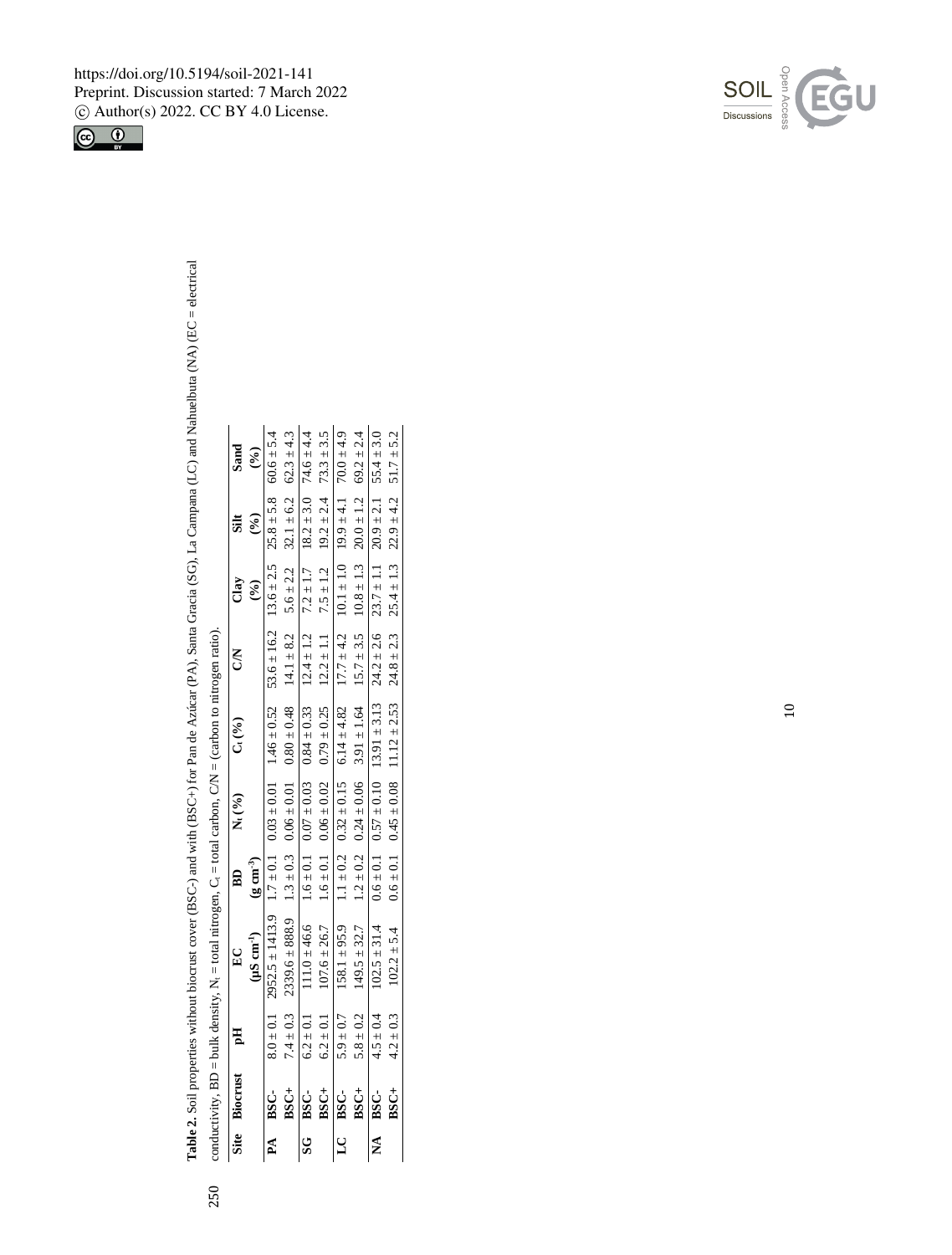



#### **3.2. Soil aggregate stability**

To determine the stability of the soil macroaggregates along the climatic gradient together with the biocrust influence, dry sieving showed a significant difference between study sites, but not for the biocrust treatment (Table 255 3). Dry aggregates in the 19.0 – 30.0 mm range showed significantly different values of 4.4% in PA, 1.2% in SG,

- 5.5% in LC, and 36.2% in NA. The fraction 9.5 19.0 mm revealed differences in the interaction between study sites and biocrusts, increasing the proportion of aggregates from 13.2% in PA to 19.3% SG and 29.3% in LC, not in NA with only 2.9% in the presence of biocrusts. The aggregates between  $6.7 - 9.5$  mm showed a significant decrease from 13.3% in PA, 5.2% in SG, 6.5% in LC, and 4.1% in NA. In interaction with biocrusts, it showed a
- 260 significant increase in the proportion when it was present. The fraction from 4.7 6.7mm showed significantly different values of 13.6% in PA, 3.4 % in SG, 5.0% in LC, and 5.6% in NA, while the interaction with biocrusts showed a significant increase when is present (BSC+). Aggregates from 3.4 – 4.7 mm size showed significance among study sites, with 9.8% in PA, 3.6% in SG, 4.4% in LC, and 7.9% in NA. Aggregates between  $2.0 - 3.4$ mm showed a slightly similar amount of 9.9% in PA, 5.9% in LC, and 14.3% in NA, but with a minor proportion
- 265 of 4.9% in LC, while when biocrust is present in LC, it showed a slight decrease. Finally, for the dry sieved aggregates under 2 mm, there was a significant reduction for the study sites, with values of 69.1% in SG and 47.3% in LC relative to 30.1% in PA, but not in NA with 28.9%; while the biocrust effect in interaction with the site is significant with 60.6% in SG and 40.8% in LC, indicating the same proportion of aggregates in this site for SG with 30.0% and NA with 39.8%.
- 270 In a second stage, aggregate stability under wet conditions was characterized, with a clear difference between sites, while biocrusts had a significant effect only on the edge aggregate size classes (Table 3). At the same time, the fraction 19.0 – 30.0 mm showed an increasing significant pattern in the amount of aggregates, with 2.8% in NA, 0.8% in SG, 8.9% in LC and 29.9% in NA, while biocrusts significantly increased the proportion of aggregates by  $35.6\%$ , from  $9.0\%$  for BSC- to 12.2% for BSC+. For the fraction  $9.5 - 19.0$  mm, there were
- 275 significant differences between the study sites, the biocrust effect, and its interactions, with a notable increase from 5.4% to 11.7% on average when biocrusts were present. The wet sieved aggregates in the range of  $6.7 - 9.5$ mm showed significant differences only between the study sites, with 10.6% in PA, 2.5% in SG, 4.2% in LC and 4.3% in NA. Wet aggregates in the range of 4.7 – 6.7 mm showed significant differences between the study sites with 10.6% in PA, 2.3% in SG, 3.7% in LC and 5.8 in NA. The fraction between 3.4 – 4.7 mm showed only
- 280 significant differences between the study sites, with 6.9% in PA, 2.2% in SG, 3.0% in LC, and 6.1% in NA. Aggregates ranging from 2.0 – 3.4 mm showed differences between the study sites, with 5.8% in PA, 3.2% in SG, 4.2% in LC, and 6.8% in NA. The fractions under 2.0 mm were significantly different for the study sites with 58.3% in PA, 79.6% in SG, 62.4% in LC, and 41.3% in NA; and for biocrusts from 63.9% for BSC+ treatment to 56.9% for BSC- treatment.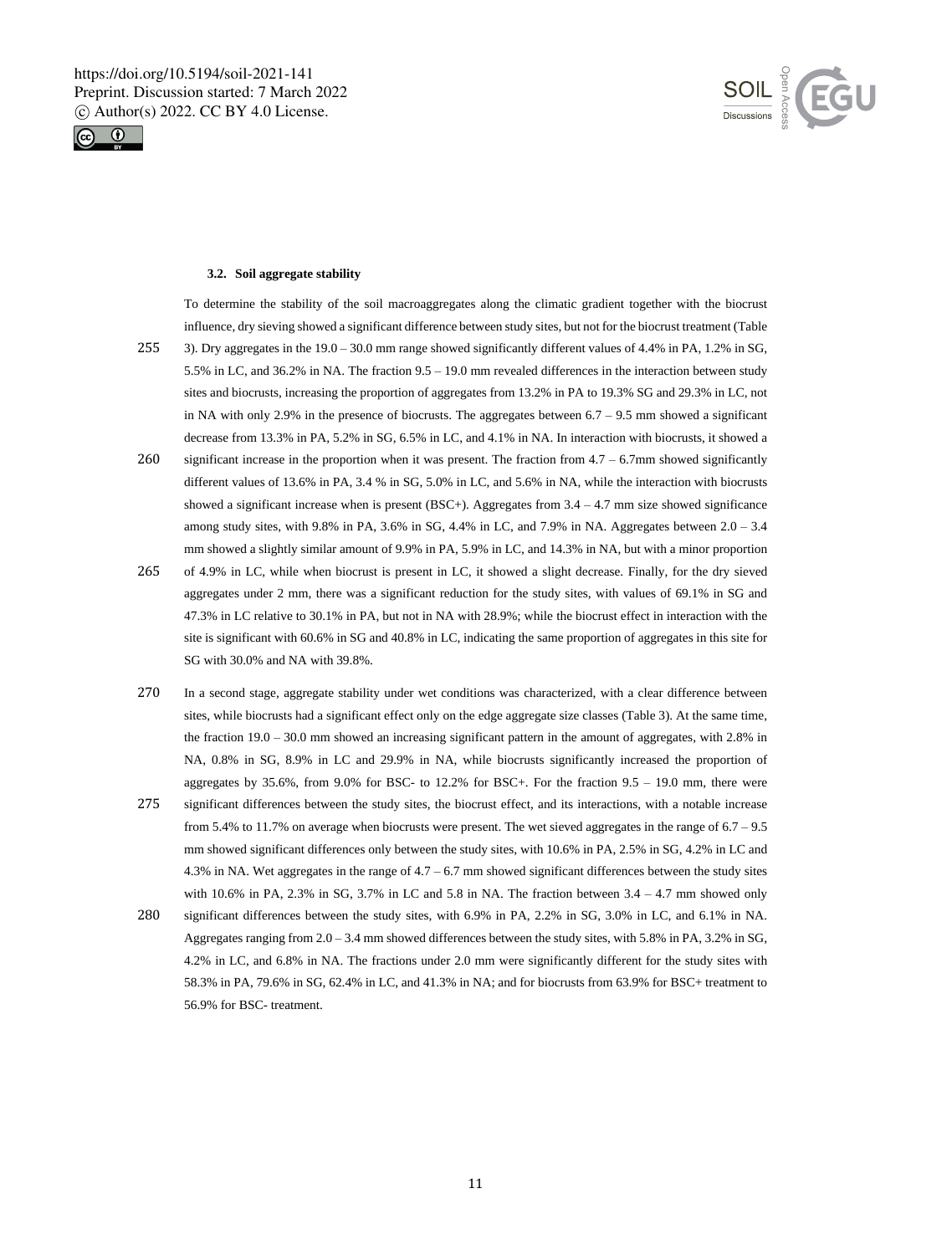**Table 3.** Aggregate proportion for dry and wet sieved fractions for Pan de Azúcar (PA), Santa Gracia (SG), La Campana (LC) and Nahuelbuta (NA) for biocrust (BSC non-biocrust (BSC-) treatments.

285

| Site                    | Biocrust       |                  |                 |                |                                   |                               |                |                 |
|-------------------------|----------------|------------------|-----------------|----------------|-----------------------------------|-------------------------------|----------------|-----------------|
|                         |                |                  |                 |                | $\mathrm{Dry}$ aggregates $(°_0)$ |                               |                |                 |
|                         |                | $19.0 - 30.0$ mm | $9.5 - 19.0$ mm | $6.7 - 9.5$ mm |                                   | $4.7 - 6.7$ mm $3.4 - 4.7$ mm | $2.0 - 3.4$ mm | $>2.0$ mm       |
| $\mathbf{P} \mathbf{A}$ | ${}_{\rm BSC}$ | $2.8 \pm 2.8$    | $24.3 \pm 8.1$  | $16.5 \pm 3.3$ | $16.6 \pm 1.6$                    | $10.1 \pm 1.6$                | $8.9 \pm 0.5$  | $20.5 \pm 6.1$  |
|                         | BSC+           | $6.0 \pm 10.2$   | $13.2 \pm 8.3$  | $10.2 \pm 3.0$ | $10.5 \pm 2.9$                    | $9.4 \pm 2.1$                 | $10.9 \pm 1.8$ | $39.8 \pm 14.5$ |
| S                       | BSC-           | $0.0 \pm 0.0$    | $6.0 \pm 4.6$   | $4.3 \pm 2.2$  | $3.1 \pm 0.9$                     | $3.8 \pm 1.3$                 | $5.2 \pm 1.7$  | $77.6 \pm 5.6$  |
|                         | BSC+           | $2.3 \pm 3.2$    | $19.3 \pm 7.6$  | $6.0 \pm 1.1$  | $3.7 \pm 0.7$                     | $3.3 \pm 0.6$                 | $4.6 \pm 0.6$  | $60.6 \pm 8.1$  |
| 5                       | BSC-           | $4.9 \pm 4.9$    | $21.5 \pm 20.3$ | $5.0 \pm 3.2$  | $4.3 \pm 2.5$                     | $4.2 \pm 1.1$                 | $6.1 \pm 2.0$  | $53.8 \pm 27.7$ |
|                         | BSC+           | $6.0 \pm 9.6$    | $29.3 \pm 16.5$ | $7.9 \pm 4.1$  | $5.6 \pm 1.9$                     | $4.7 \pm 1.4$                 | $5.7 \pm 1.6$  | $40.8 \pm 24.4$ |
| ≸                       | BSC-           | $35.9 \pm 12.4$  | $5.7 \pm 2.4$   | $5.0 \pm 0.5$  | $6.5 \pm 2.4$                     | $8.1 \pm 3.4$                 | $11.6 \pm 4.5$ | $27.8 \pm 6.8$  |
|                         | BSC+           | $36.5 \pm 21.4$  | $2.9 \pm 2.6$   | $3.2 \pm 2.3$  | $4.7 \pm 1.7$                     | $7.7 \pm 3.2$                 | $16.9 \pm 6.2$ | $30.0 \pm 13.8$ |
|                         |                |                  |                 |                | Wet aggregates (%)                |                               |                |                 |
|                         |                | $19.0 - 30.0$ mm | $9.5 - 19.0$ mm | $6.7 - 9.5$ mm | $4.7 - 6.7$ mm                    | $3.4 - 4.7$ mm                | $2.0 - 3.4$ mm | $>2.0$ mm       |
| Å                       | BSC-           | $0.0 \pm 0.0$    | $0.9 \pm 1.3$   | $14.0 \pm 2.6$ | $12.3 \pm 3.3$                    | $7.1 \pm 2.3$                 | $6.4 \pm 3.0$  | $59.4 \pm 7.5$  |
|                         | BSC+           | $5.6 \pm 9.1$    | $9.1 \pm 6.9$   | $7.2 \pm 4.8$  | $8.9 \pm 2.1$                     | $6.7 \pm 1.4$                 | $5.2 \pm 2.4$  | $57.2 \pm 6.0$  |
| S                       | BSC-           | $0.1 \pm 0.1$    | $3.4 \pm 3.2$   | $1.9 \pm 1.6$  | $2.1 \pm 1.4$                     | $2.6 \pm 1.7$                 | $3.4 \pm 1.3$  | $86.5 \pm 6.8$  |
|                         | BSC+           | $1.6 \pm 2.5$    | $15.3 \pm 6.0$  | $3.2 \pm 1.6$  | $2.4 \pm 1.0$                     | $1.9 \pm 0.6$                 | $2.9 \pm 0.6$  | $72.8 \pm 3.8$  |
| $\mathbf{S}$            | BSC-           | $5.9 \pm 4.3$    | $10.6 \pm 9.2$  | $3.7 \pm 2.7$  | $3.7 \pm 1.7$                     | $3.3 \pm 1.3$                 | $4.2 \pm 1.0$  | $69.8 \pm 17.6$ |
|                         | BSC+           | $11.8 \pm 12.2$  | $17.7 \pm 10.6$ | $4.7 \pm 2.1$  | $3.7 \pm 1.1$                     | $2.8 \pm 0.7$                 | $4.2 \pm 1.5$  | $55.1 \pm 20.4$ |
| Ź                       | <b>BSC</b>     | $30.1 \pm 12.4$  | $6.7 \pm 4.7$   | $4.7 \pm 1.4$  | $6.2 \pm 3.2$                     | $6.0 \pm 3.0$                 | $6.3 \pm 2.7$  | $40.1 \pm 5.6$  |
|                         | BSC+           | $29.8 \pm 13.1$  | $4.7 \pm 5.4$   | $3.9 \pm 3.8$  | $5.5 \pm 3.0$                     | $6.2 \pm 3.7$                 | $7.4 \pm 4.2$  | $42.6 \pm 12.6$ |

**BSC +**

 $29.8 \pm 13.1$   $4.7 \pm 5.4$   $3.9 \pm 3.8$   $5.5 \pm 3.0$   $6.2 \pm 3.7$   $7.4 \pm 4.2$   $42.6 \pm 12.6$ 



 $+$ ) and

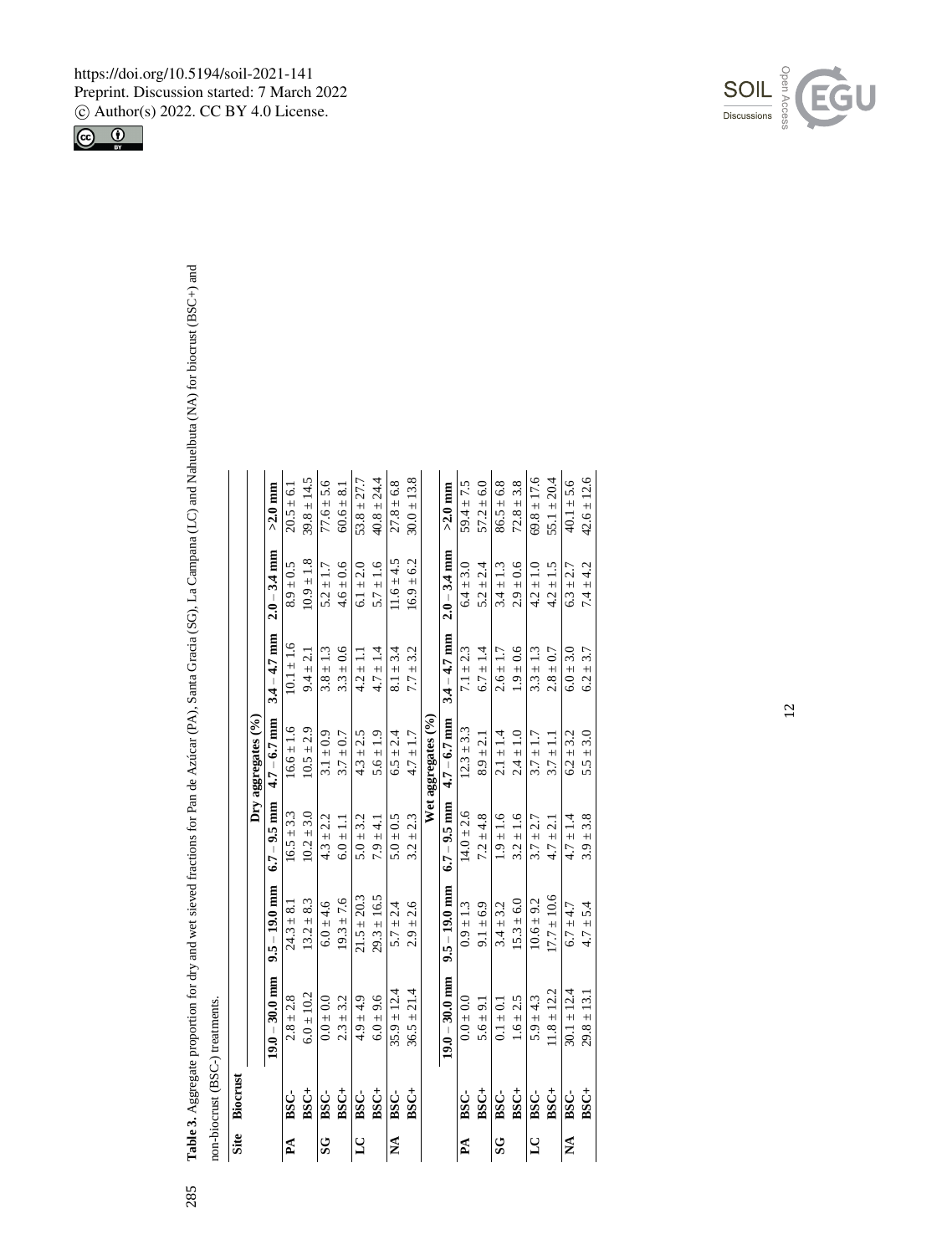



When comparing the changes of the aggregate distributions between wet and dry conditions (Figure 1), an irregular pattern was observed, with a general decrease in most of the analyzed fractions, except for an increase

290 in the amount of aggregates of 19.0 mm for NA. This was even higher than for the BSC+ treatment. It is important to mention that NA also showed a slight increase in the proportion of 9.5 and 6.7 mm aggregates.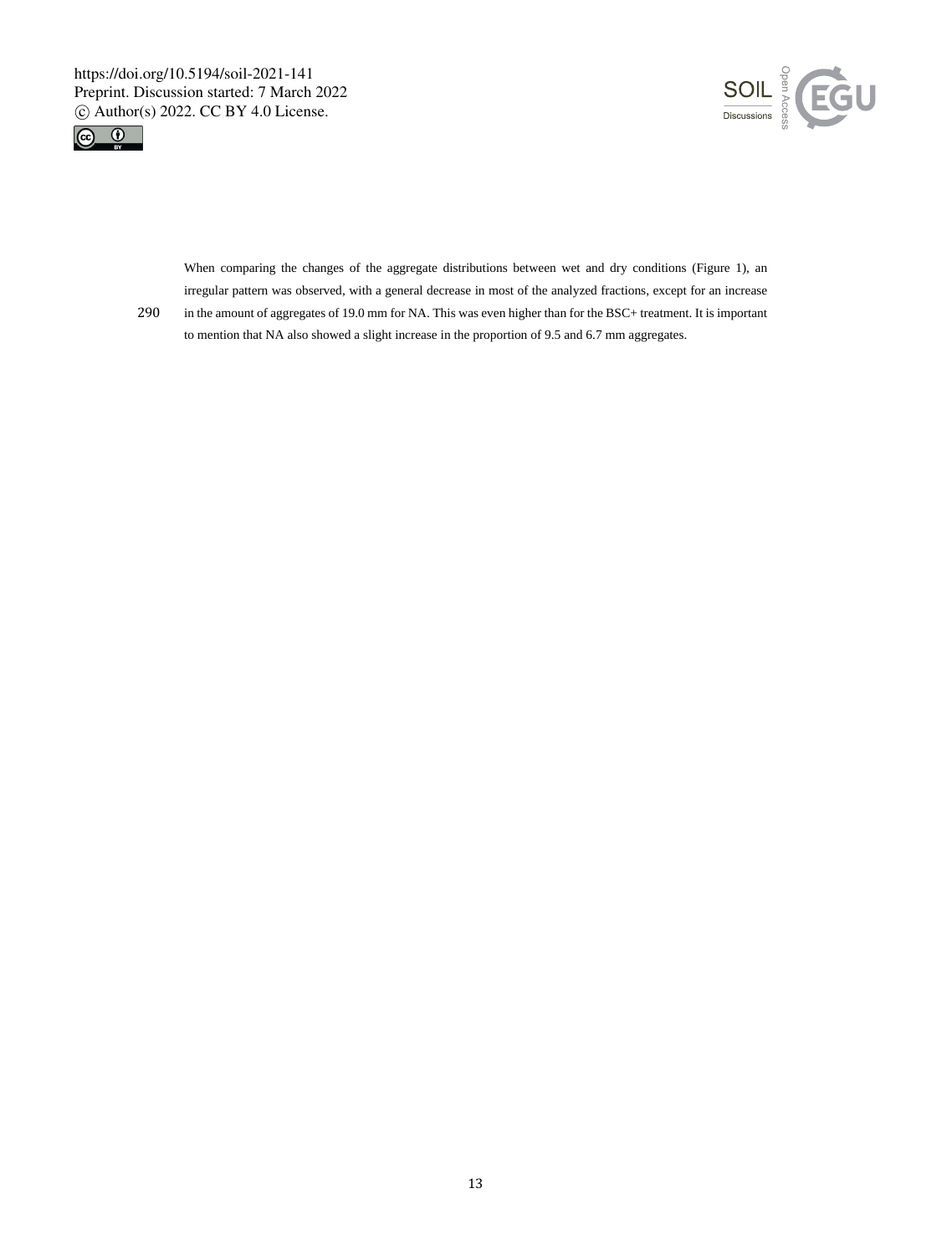



Figure 1. Aggregate size distribution changes between dry and wet sieving for the sites Pan de Azúcar (PA), Santa Gracia (SG), La Campana (LC), and Nahuelbuta (NA) for **Figure 1.** Aggregate size distribution changes between dry and wet sieving for the sites Pan de Azúcar (PA), Santa Gracia (SG), La Campana (LC), and Nahuelbuta (NA) for biocrust (BSC+) and non-biocrust (BSC-) treatments. Error bars were, in some cases, truncated for better visualization. +) and non-biocrust (BSC-) treatments. Error bars were, in some cases, truncated for better visualization.

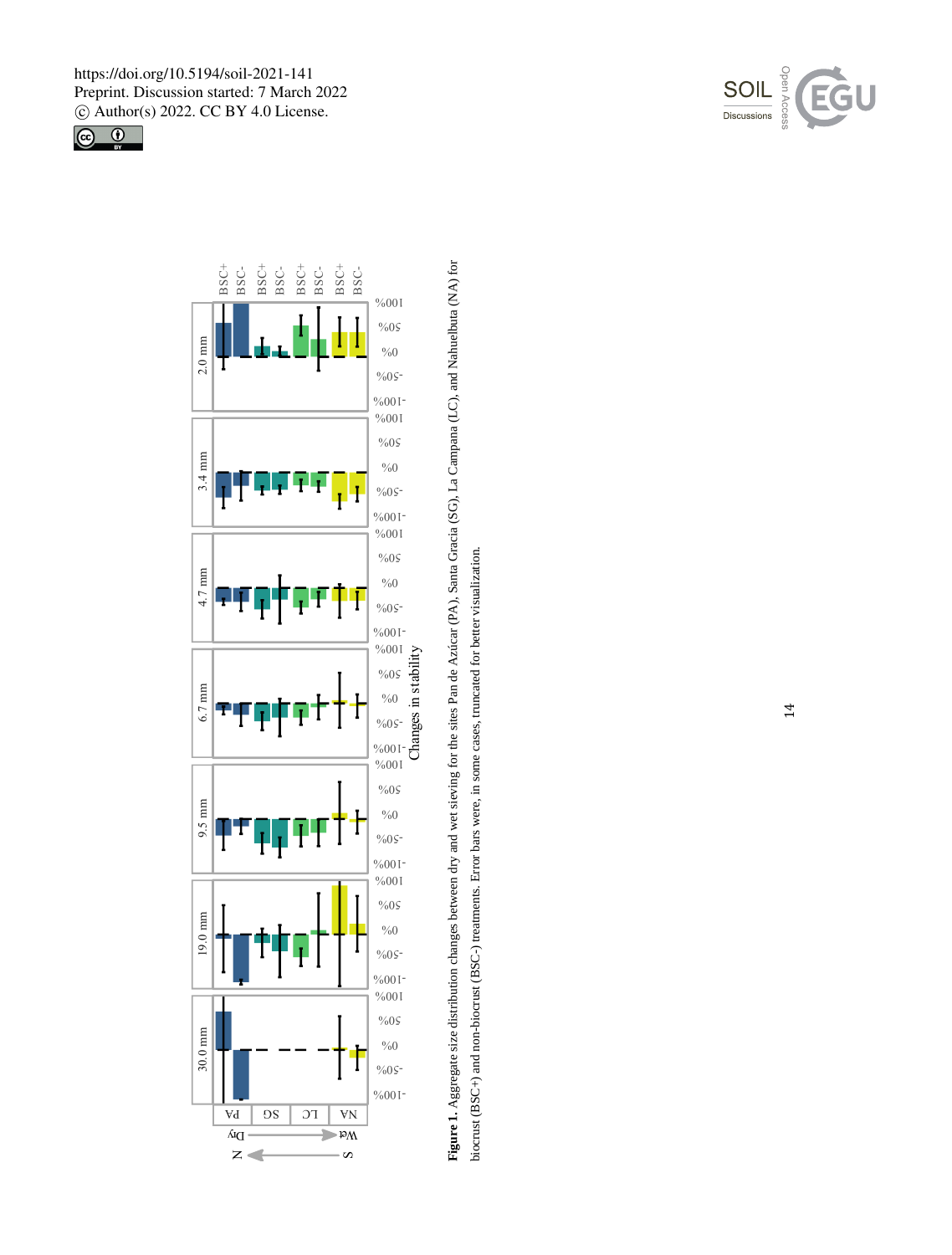



- 295 Soil aggregate stability was evaluated through different indexes to integrate the different sizes and sieving conditions in a summary value. The difference in mean weight diameter of the aggregates (ΔMWD) showed no significance in any of the conditions (Table 4). However, there was a significant difference in the variation of the geometric mean diameter of the aggregates (ΔGMD) for the study sites, with values of 1.86 mm for PA, 1.2 mm for SG, 1.4 mm for LC, in comparison with the more stable condition of 0.83 mm for NA. The water-stable
- 300 aggregates ratio was significant for the study sites, showing differences between NA with 81.1% and the other study sites (57.7% PA, 66.2% SG, and 73.4% LC). The ratio of soil macroaggregates of a diameter less than 2.0 mm ( $R_{\leq 2 \text{ mm}}$ ) presents differences in the study sites and for biocrust treatments. SG showed a value of  $R_{\leq 2 \text{ mm}}$  of 79.6% and NA of 41.9%, which was different from PA and LC with 58.6% and 62.4%, respectively. For biocrust treatments,  $R_{\leq 2 \text{ mm}}$  changed from 63.7% to 57.5% with biocrusts, indicating a biocrust-induced decrease in the
- 305 proportion for this fraction. Finally, according to the analyzed indexes, NA showed the most stable conditions, and alternating PA and SG showed the most unstable conditions.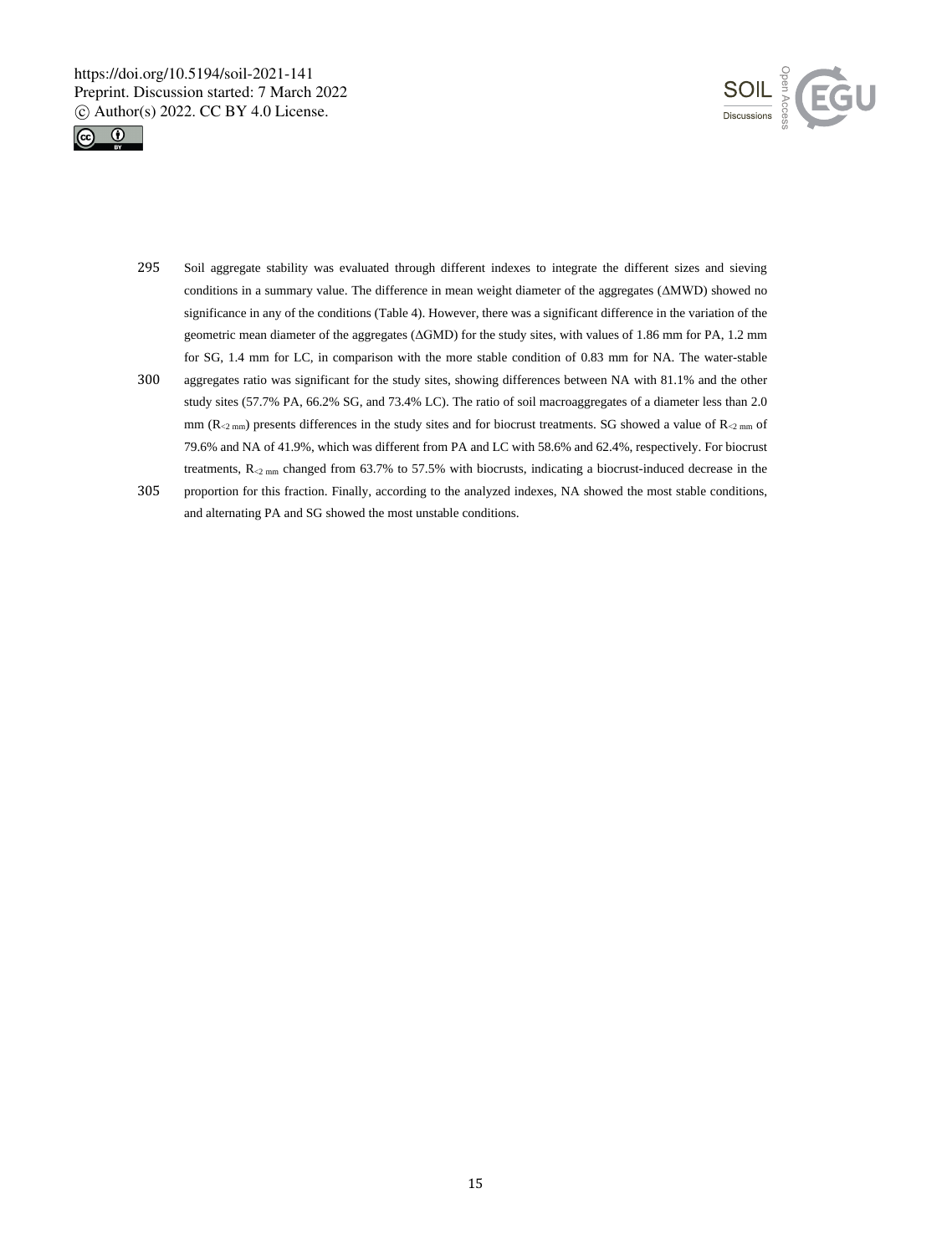



**Table 4.** Aggregate stability indexes for Pan de Azúcar (PA), Santa Gracia (SG), La Campana (LC) and Nahuelbuta (NA) for biocrust (BSC+) and non-biocrust (BSC-) treatments. ΔMWD = mean weight diameter,  $\Delta GMD =$  geometric mean diameter, WSAR = water-stable aggregate ratio,  $R_{\rm 2mm}$  = ratio of aggregates less than

| Site      | <b>Biocrust</b> | <b>AMWD</b> | AGMD                    | <b>WSAR</b>                           | $R_{\leq 2 \text{ mm}}$ |
|-----------|-----------------|-------------|-------------------------|---------------------------------------|-------------------------|
|           |                 | (mm)        | (mm)                    | $($ %)                                | $($ %)                  |
| PA        | BSC-            |             |                         | $4.9 + 1.6$ $2.4 + 0.5$ $41.6 + 24.5$ | $59.4 + 7.5$            |
|           | $BSC+$          |             |                         | $1.1 + 1.6$ $1.3 + 0.6$ $73.8 + 17.0$ | $57.2 + 6.0$            |
| SG        | BSC-            | $0.6 + 0.7$ |                         | $1.2 + 0.2$ 61.6 + 27.0               | $86.5 + 6.8$            |
|           | $BSC+$          | $1.0 + 1.1$ |                         | $1.3 + 0.2$ $70.8 + 13.1$             | $72.8 + 3.8$            |
| LC        | BSC-            | $1.7 + 2.2$ | $1.6 + 0.7$             | $71.3 + 20.1$                         | $69.8 + 17.6$           |
|           | $BSC+$          | $0.6 + 0.9$ | $1.2 + 0.2$             | $75.4 + 7.0$                          | $55.1 + 20.4$           |
| <b>NA</b> | BSC-            | $1.4 + 1.6$ | $0.8 + 0.1$             | $83.2 + 5.8$                          | $39.0 + 5.7$            |
|           | $BSC+$          |             | $1.6 + 2.2$ $0.8 + 0.1$ | $79.0 \pm 9.8$                        | $44.9 + 13.3$           |

 $310 - 2$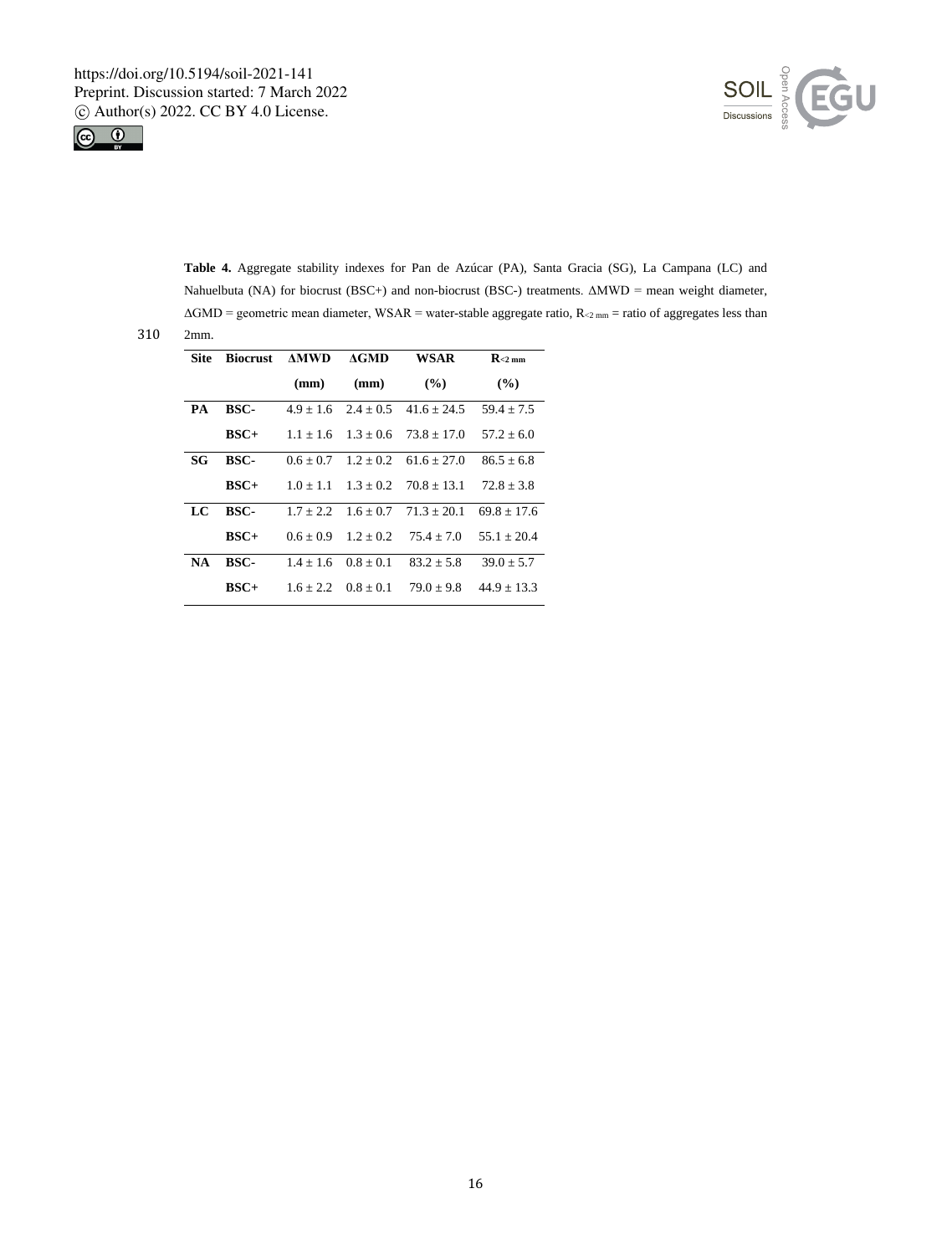



As shown above, the climatic gradient (site) had significant effects for clay, silt, sand, pH, electrical conductivity (EC), bulk density (BD), total carbon  $(C_t)$  and nitrogen  $(N_t)$ ,  $C/N$  ratio, dry and wet aggregates under 30 mm,  $\Delta$ GMD, WSAR, R<sub><2 mm</sub>. Biocrust treatments were significant for clay, silt, pH, total carbon (C<sub>t</sub>) and nitrogen (N<sub>t</sub>),

315 C/N ratio, and wet aggregates from 9.5 to 30.0 mm and >2 mm, and R<sub><2 mm</sub>. Finally, the interaction of the site and biocrusts was significant for clay, bulk density (BD), total nitrogen (N<sub>t</sub>), dry aggregates from 4.7 to 19.0 mm and 0 to 3.4 mm, wet aggregates from 9.5 to 30.0 mm, and ΔMWD.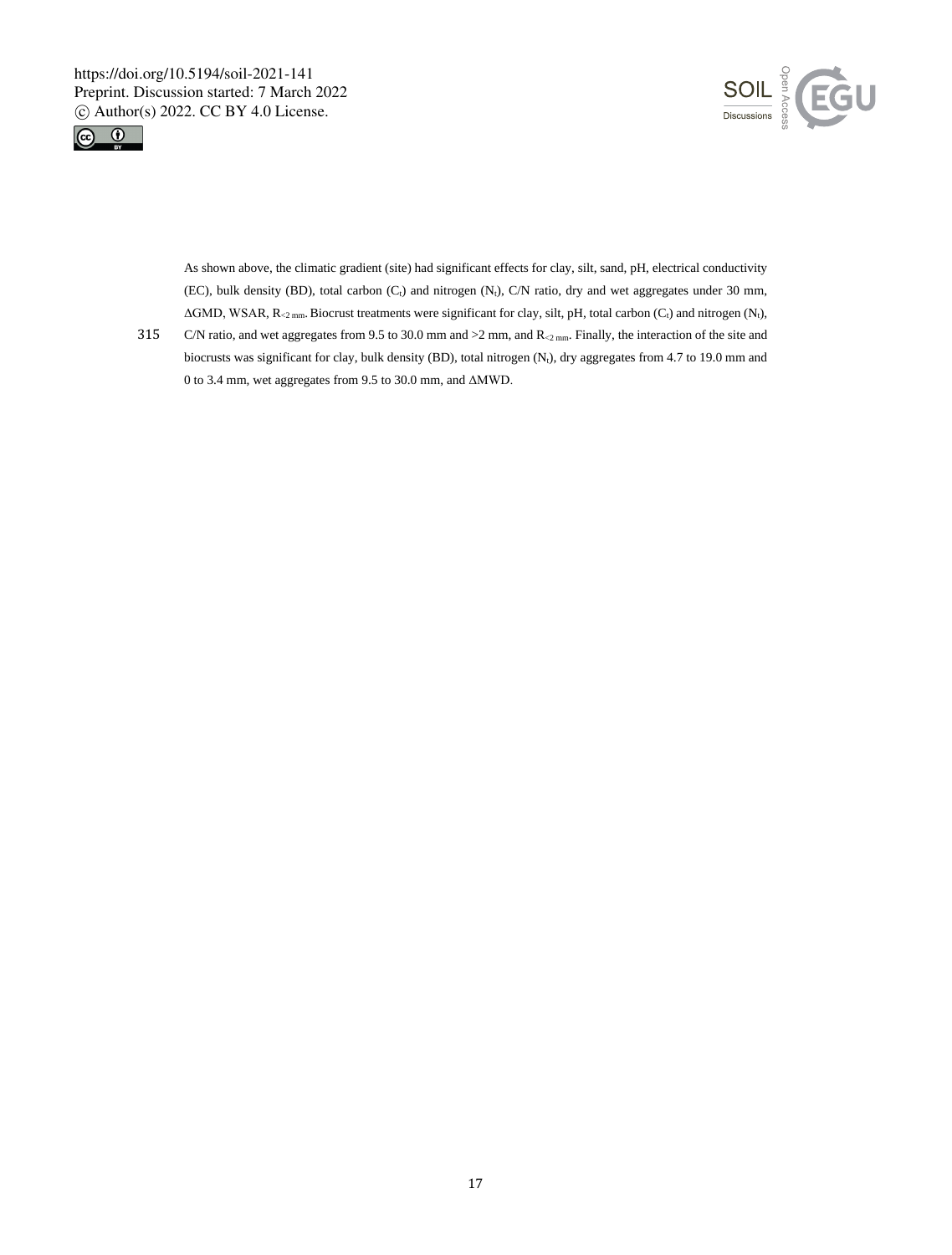



## **4. Discussion**

- Biocrusts are spread along a wide variety of climate conditions, being the dominant soil cover under arid 320 conditions and relegated to areas between vascular plants or to disturbed areas in mesic and humid conditions (Malam Issa et al., 1999). The main reason for that unequal distribution is competition: In arid conditions, biocrusts dominate due to their reduced water demand compared to vascular plants (Belnap et al., 2016). However, plants quickly cover the soil when its water demand is supplied, hindering the development of biocrusts due to the lower amount of light reaching the soil surface (Chen et al., 2018).
- 325 Many benefits have been attributed to the biocrusts presence, i.e., nitrogen fixation, hydrological modifications in infiltration and runoff, erosion reduction (Chamizo et al., 2016), soil aggregation, and structuration (Garcia-Pichel et al., 2016), etc. Nevertheless, due to the dominant presence in arid conditions, limited knowledge exists about if those functions significantly persist under humid and mesic conditions (Seitz et al., 2017; Corbin and Thiet, 2020).

#### **4.1. Aggregate stability and soil properties along the climatic gradient**

- 330 The climatic gradient has a significant effect on the stability of soil aggregates. Using the geometric mean diameter (ΔGMD), an index that replaces the linear fitting of ΔMWD with a logarithmic one, significant differences for the study sites along the climatic gradient can be observed (*p*-value: <0.001). Interestingly, if soil aggregate stability was evaluated with the difference in mean weight diameter (ΔMWD), it did not show significant changes along the climatic gradient. WSAR, an index that shows the ratio of aggregates that persist stable after disruption by
- 335 water, showed a similar behavior as ΔMWD. The main difference between ΔMWD and ΔGMD is that ΔGMD performs better in non-uniform particulate substances (Hatch and Choate, 1929), which corresponds to soils equilibrated in the content of sand, silt, and clay (Mazurak, 1950) and pointing soil texture indirectly as a critical factor in aggregate stability along the climatic gradient. Further, considering the ΔGMD data, an increase in stability was observed as moving along the climatic gradient to a higher water availability condition, but with SG
- 340 going out of that pattern with a more stable condition. In PA, in the drier north, the condition proved to be less stable than NA, which was statistically in a different category with the most stable condition. SG presented the highest ratio of unstable aggregates under the studied range of sizes (highest  $R_{2mm}$ ) and NA the lowest, with close to half of it, indicating augmented aggregate stability in the complementary range of sizes.
- The effect of the climatic gradient is not only expressed in the stability of soil aggregates, but it is also present 345 with different intensities in a variety of soil properties. The pH decreases continuously from the northern arid to the southern humid study site in accordance with Bernhard et al. (2018). The high pH in PA can be attributed to the constant input of atmospheric aerosols, e.g., salts, gypsum, and calcium carbonates (Ewing et al., 2006) in combination with the arid climate that allows salts to accumulate in the topsoil (Slessarev et al., 2016). Whereas in the southern sites, the forwarding increase of precipitations results in a reduction in the pH due to leaching of
- 350 soluble salts (Slessarev et al., 2016) and an increase in soil respiration (Orchard and Cook, 1983). The accumulation of soluble salts is well established for the arid site PA, as saline conditions (Allison and Richards, 1954) are indicated by the high electrical conductivity value. These higher amounts of salts have a strong effect in structure degradation dynamics, linked to the destabilizing effect of sodium and stabilizing of carbonates (Corwin, 2021). Although  $C_t$  and  $N_t$  follow the climatic gradient, when comparing the C/N ratio, PA and NA have
- 355 higher values. High values of the C/N ratio indicate a nitrogen limitation of plants and other organisms (Brust,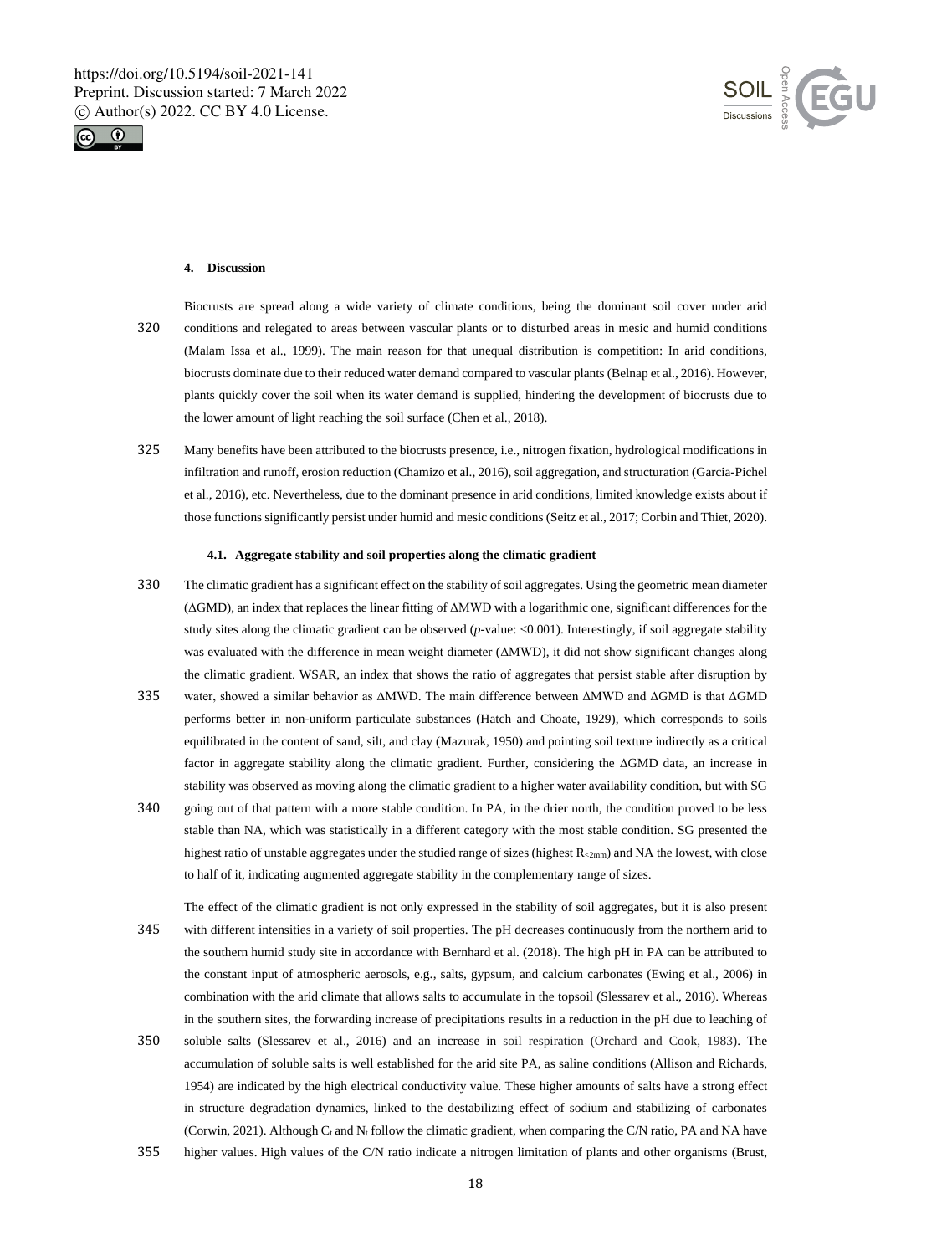



2019), pointing out that this occurs at the two opposite sites along the climatic gradient. This could be explained by the biological activity (Zhang et al., 2013), which may be close to a physiological limitation in the case of NA, while for PA, it may indeed be due to low nitrogen availability (Hooper and Johnson, 1999). However, Bernhard et al. (2018) also indicate a high amount of carbonates in PA, property not measured in this study, which makes

- 360 PA hardly comparable in terms of C<sub>t</sub>. Despite the properties following the climatic gradient, SG deviates from the other sites in terms of higher bulk density (BD), lower clay, and higher sand content. This can indicate a degraded condition for the semi-arid site caused by the current land use, including grazing (Armesto et al., 2007), compacting the surface and thus activating erosive processes (Scholten and Seitz, 2019), in favor of the accumulation of sand particles (Govers, 1985). The aggregate distribution stresses this finding, where SG has a 365 lower proportion of water-stable aggregates >2 mm and a higher water-destabilization of aggregates between 9.5
- to 4.7 mm, indicating the nature of the structuring agent in that zone is water-soluble.

Further, soil properties did not fully follow the climatic gradient, agreeing with Bernhard et al. (2018), who described varying results in pedogenic and microbial processes. They were significant along the gradient for clay content, surface horizon and soil profile depth, total organic carbon, DNA amounts, BD, pH, and base saturation.

- 370 This lack of significance indicates that further factors are not included in the study design and affect those characteristics. The soil formation factors: time, parent material, and topography (Dokuchaev, 1883) were set constant by the study design, allowing to study the influence of organisms and climate variables on the system. Nevertheless, applying this partitioning of the model of soil formation factors to a natural system may result in the addition of noise. For our experiment, the climate was included as the climatic gradient and organisms as the
- 375 biocrusts effect; however, the latter only represents a small part of the possible effects of biota. In this sense, it is interesting to evaluate the effect of biocrusts under controlled environment conditions in the laboratory.

#### **4.2. Biocrusts altering soil properties along the climatic gradient**

Despite these factors beyond the climatic gradient, biocrusts showed effects on clay, silt, pH, total carbon  $(C<sub>t</sub>)$ , total nitrogen (N<sub>t</sub>), C/N ratio, and wet aggregates from 9.5 to 30.0 mm and  $>2$  mm. However, as this was an 380 observational study, it only allows establishing associations between factors and not cause-effect relationships (Cox, 1992; Rosenbaum, 2005). It is thus possible that changes in soil characteristics promote the biocrust establishment, as well as that biocrust establishment triggers changes in these properties (Belnap and Lange, 2003).

The biocrust treatments showed a significant decrease in pH (*p*-value: 0.002404), reflecting the biological activity of its constituent organisms, which acidifies the soil due to the carbon dioxide released by cellular respiration

- 385 (Bachar et al., 2010). The pH values reported by Bernhard et al. (2018) are in the same range as ours but without differentiating between BSC+ and BSC-, as this factor was not part of their study. The content of  $C_t$  and  $N_t$  were significantly different when biocrusts were present, but it did not affect any of the aggregate sizes or stability indexes. In this sense, biocrusts play a role in the carbon and nitrogen cycles (Chen et al., 2000), as they are formed mainly by photosynthetic and nitrogen-fixing organisms (Maestre et al., 2013), but it has not an immediate impact 390 on the soil aggregate stability and points that the main stabilizing agent is of organic origin (Wagner et al., 2007;
- Six et al., 2004).

Considering the stabilizing effect of biocrusts on wet sieved aggregates between 9.5 and 30.0 mm, we could show that it occurs prominently at the three northern sites, whereas in NA there was no difference with and without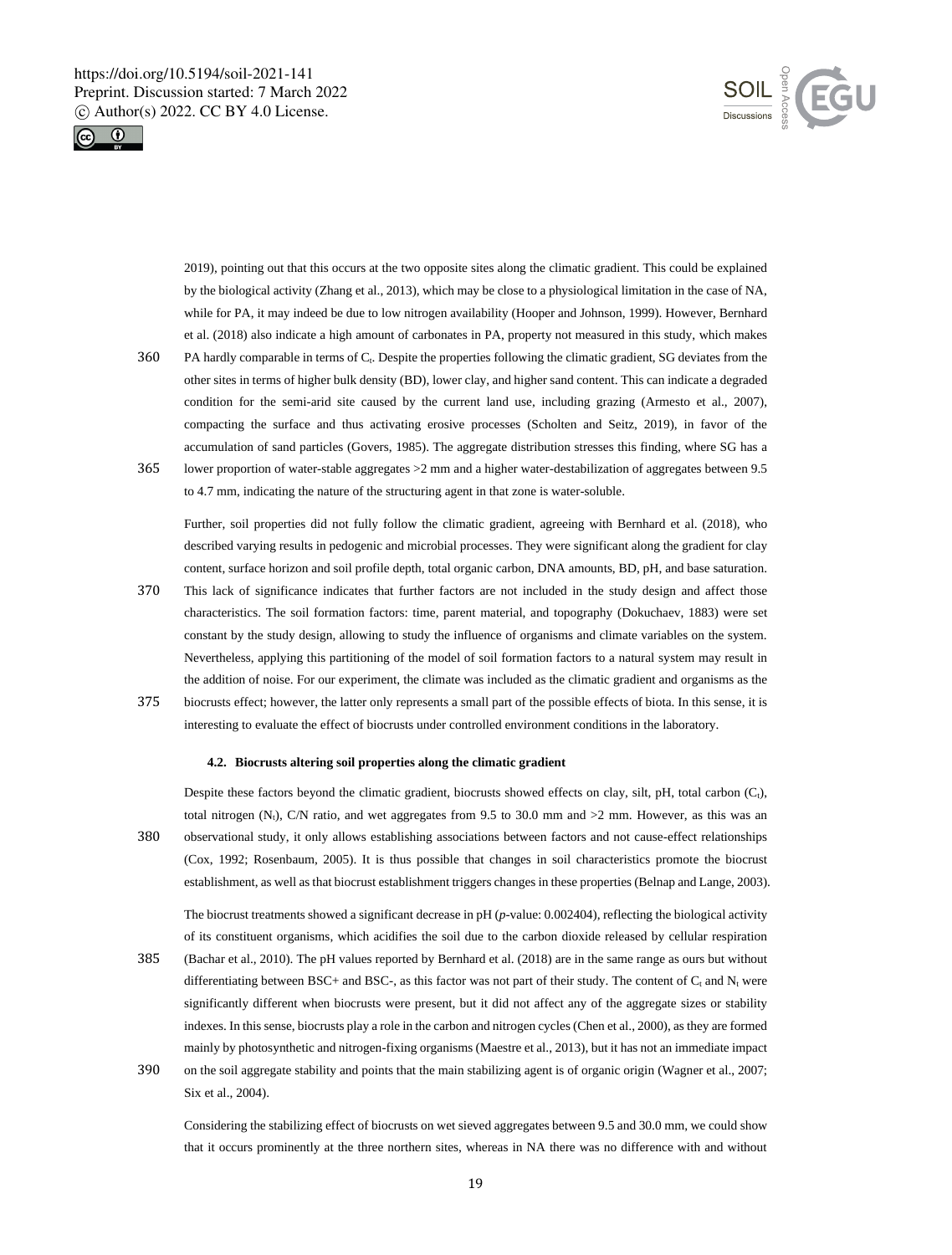



biocrusts. This points to a threshold in the biocrust-induced stabilization of the soil aggregates between LC and 395 NA and partially confirms our initial assumption that biocrusts have the greatest effect in arid conditions. However, the effect on aggregate stability for the wet condition varies according to the variable used, being specific for limited aggregate sizes in terms of mechanical disturbances (dry sieving), but without a substantial improvement concerning water stability (wet sieving). This lack of difference in wet sieved aggregate point to a non-soluble nature of the stabilizing agents, which can be attributed to stabilization due to organic structures and exudates 400 (Rillig, 2004), and stress the idea that NA differs to the other sites in the mechanisms of aggregate stabilization as

a local adaptation, where due to the higher proportion of precipitation, is conducted by water stable mechanisms.

Although soil aggregate stability showed differences along the climatic gradient through ΔGMD, when considering the effect of biocrusts, it only shows differences for  $R_{2mm}$ , an indicator of values outside the study range. This lack of significance suggests either a smaller than expected or the methodology used fails to detect 405 such an effect of biocrusts on soil aggregate stability along the climatic gradient. However, the proportion of

- aggregates outside the study range  $(R_{2mm})$  and the difference on wet sieved aggregates between 9.5 and 30.0 mm by biocrusts give clues on biocrust-induced stabilization of soil aggregates. Nevertheless, these changes in soil stability due to biocrusts may not be noticeable because they are outside the size range measured or because the effect is being masked in the summary indices used due to a minor role of the size fractions where it occurs.
- 410 The results indicate that soil aggregate stabilization mechanisms are different in PA than at the other sites. With that in mind, it was found that in PA, biocrusts grow in areas with a lower content of clay and higher content of silt, which implies increased nutrient availability and water holding capacity (Chen et al., 2000), while the sand fraction was not related. However, the method used can amplify that difference since the determination of particle size distribution does not consider coarse fragments (Köhn, 1929), which were abundant at PA. In addition, the
- 415 soil covered with biocrusts showed a lower value for bulk density (BD) only for PA, while in the other sites, this property was not affected. This can be interpreted as a biocrust-induced decrease in soil density due to increased intra- and extra-aggregate porosity and organic matter (Whitney et al., 2017) or that biocrusts grow under the least limiting condition (Bowker et al., 2014). Soils with biocrust cover showed a trend of lower electrical conductivity, which can be explained by inhibition of biocrusts by toxicity due to the accumulation of salts in the soil, or to the 420 consumption of salts as a source of nutrients by the organisms in the biocrusts (Abed et al., 2019).

Biocrust plays a role along the climatic gradient affecting different properties, *i.e.*, clay, silt, pH, total carbon (C<sub>t</sub>), total nitrogen  $(N_t)$ , C/N ratio, and wet aggregates from 9.5 to 30.0 mm and  $>2$  mm. Nevertheless, the way that each property change responds to local conditions: In the arid northernmost site, there is a strong influence of the salts in terms of stabilization and establishment of biocrusts, while at the southernmost site, there is no stabilization

- 425 of the aggregates, but a contribution to the carbon and nitrogen contents. The most consistent property along the climatic gradient was pH, indicator of biological activity. However, with biological activity on this scale, no difference is made between plants, microorganisms, fungi, bacteria, etc. Finally, considering the largest size of the persistent wet aggregates match with the characteristics attributed to fungi and bryophytes, capable of retaining micro-aggregates and soil particles between their hyphae (Kleber et al., 2007; Six et al., 2004; Totsche et al.,
- 430 2018) and points to this as the most significant mechanism of soil aggregate stabilization of biocrusts.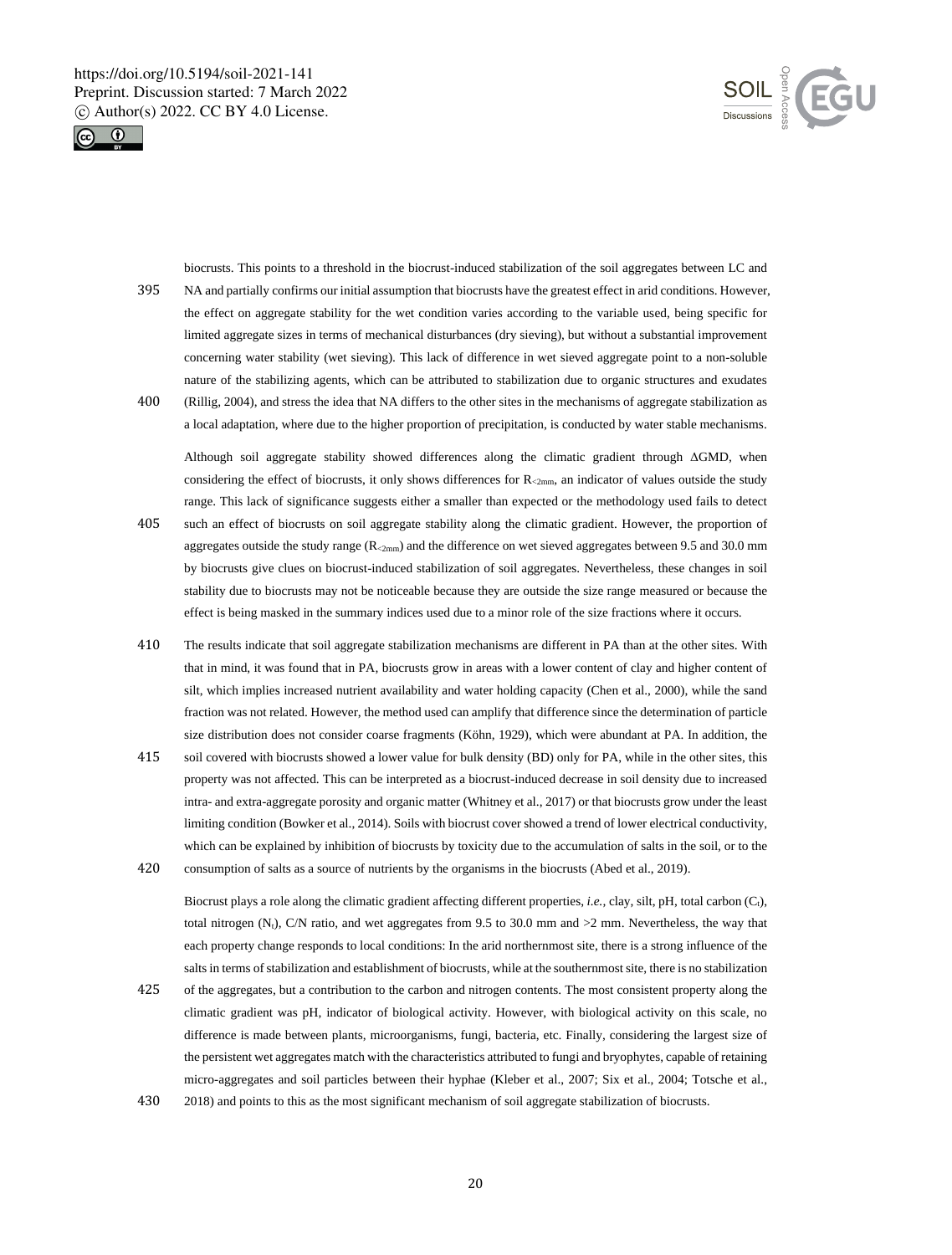



## **5. Conclusions**

This study aimed to investigate how and to what extent biocrusts stabilize soil aggregates along a climatic gradient (arid to humid) in Chile, based on the assumption that biocrusts induce aggregation on the soil under arid conditions, where they act as the main stabilizing agents, and thus can express their effects more clearly.

- 435 Biocrusts increased stability for wet aggregates and edge size classes ranging from arid to mediterranean climates and improved aggregation in wet and dry conditions for most aggregates ranging between 2.0 and 30.0 mm. We can thus partly confirm our first hypothesis (i) with the restriction that not all aggregate classes were affected in all conditions, and therefore no clear effect could be described. Furthermore, it became clear that the stabilizing effect of climate on soil aggregates was more pronounced than the effect of biocrusts.
- 440 The biocrust effect on aggregates stability was less pronounced under humid climate conditions, attributable to a stabilization effect by water-stable substances and variable composition of biocrust communities, which can differ in the stabilization mechanisms. This indicates a transition in the main biotic agents driving the aggregation and its mechanisms on the soil surface, moving from biocrust communities in arid conditions to vascular plants in humid conditions and confirms our second (ii) and third (iii) hypotheses. According to the metric used, the biocrust
- 445 effect changes after disturbance by sieving, being specific for limited aggregate sizes in terms of dry sieving stability but to a minor degree for water sieving stability.

When looking at complementary soil properties along a climatic gradient that includes arid, semi-arid, mediterranean, and humid climates, these showed a wide variety of trends and patterns not always correlated with climate, indicating more factors affecting such processes. The climatic gradient affected most soil properties

- 450 studied, such as pH, electrical conductivity (EC), bulk density (BD), C<sub>t</sub>, N<sub>t</sub>, C/N ratio, clay, silt, and sand content. Nevertheless, when analyzing the biocrust effect, the differences were limited to a few properties like  $C_t$ , N<sub>t</sub>, C/N ratio, clay, sand, which could indicate that the accumulation processes of organic matter occur at a faster rate than aggregation processes. The biocrust effect was more substantial for most of the properties under arid conditions, decreasing as the water availability increased, and thus our second hypothesis can be partly confirmed (ii).
- 455 Moreover, it became clear that local and particular soil conditions result in varying soil and biocrust characteristics. These are, for example, high EC from salt in PA, signs of physical degradation due to grazing in SG, and different structuring mechanisms in NA due to the diametrically different water regime and high OM content.

Finally, we can conclude the biocrusts in our study area to be a valuable agent in stabilizing the upper topsoil layer, but for a narrow spectrum of conditions and mostly under arid conditions. Therefore, the effect could be

460 considered a transitory situation in ecological succession towards a stable ecosystem. In this process, biocrusts improve conditions for other more demanding species such as vascular plants, initially quickly improving the availability of carbon and nitrogen in the soil.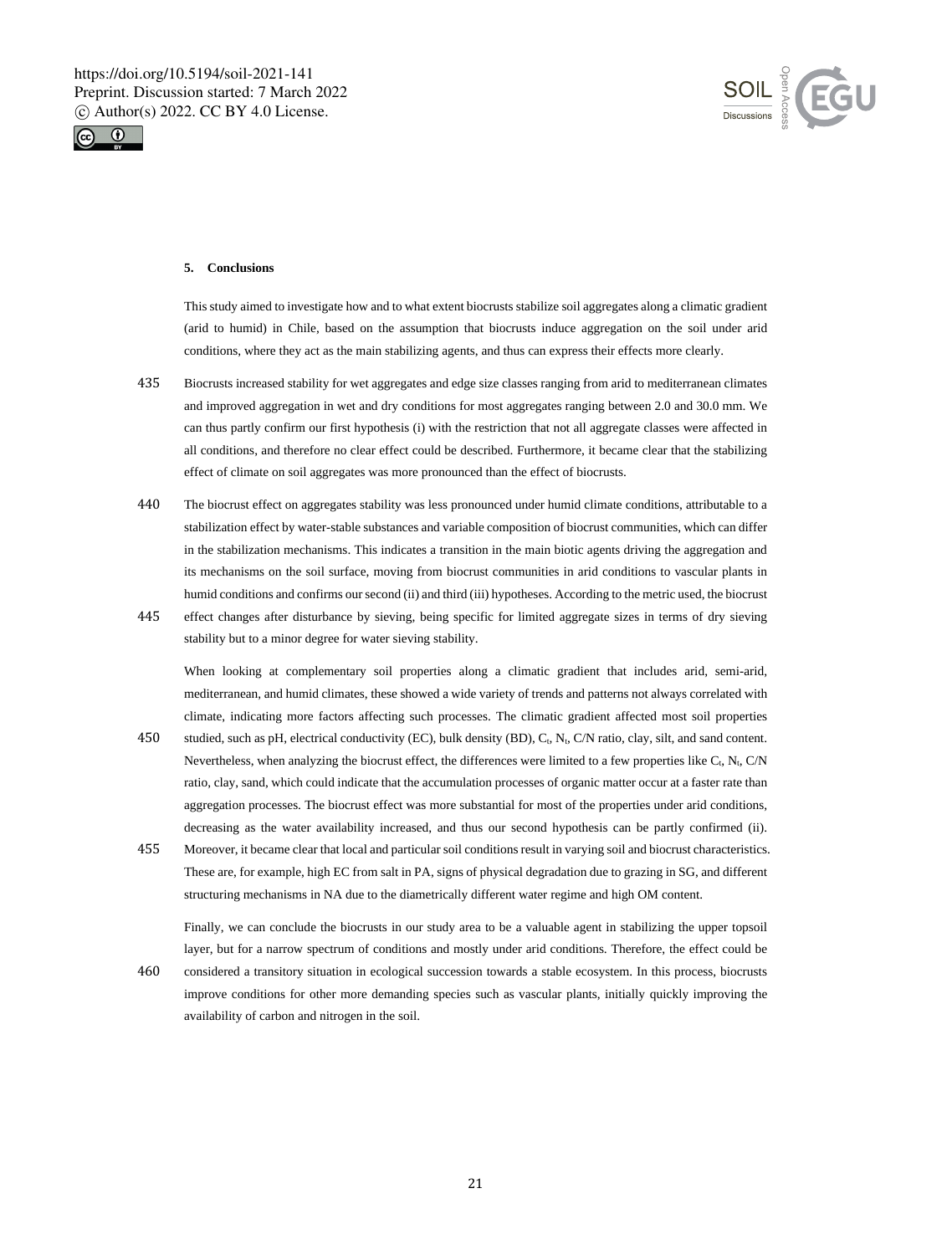



# **Appendices**

l,

 $\overline{a}$ 

465 Appendix A. Significant factors for response variables based on generalized linear models. Models with significant interaction also include the predictors as simple parameters based on marginality principle. (*p*-value = 0: "\*\*\*"; *p*-value = 0.001: "\*\*"; *p*-value = 0.01: "\*").

| Dependent variable      | <b>Distribution</b>     |             |                 | Significance for independent variable |
|-------------------------|-------------------------|-------------|-----------------|---------------------------------------|
|                         | (link-function for      | <b>Site</b> | <b>Biocrust</b> | $\text{Site} \times \text{Biocrust}$  |
|                         | GLM)                    |             |                 |                                       |
| Clay                    | Gaussian                | ***         | $\ast$          |                                       |
| Silt                    | <b>Inverse Gaussian</b> | ***         | $\ast$          |                                       |
| Sand                    | Gaussian                | ***         |                 |                                       |
| Fine Silt               | Tweedie                 | ***         |                 | $\ast$                                |
| Medium silt             | Tweedie                 | ***         | ***             | $\ast$                                |
| Coarse silt             | Tweedie                 | ***         |                 |                                       |
| Very fine sand          | Gaussian                | ***         |                 |                                       |
| Fine sand               | Tweedie                 | ***         |                 |                                       |
| Medium sand             | Gaussian                | ***         |                 |                                       |
| Coarse sand             | Tweedie                 | ***         |                 |                                       |
| pH                      | Gaussian                | ***         | **              |                                       |
| EC                      | Tweedie                 | ***         |                 |                                       |
| <b>BD</b>               | Gaussian                | ***         |                 | **                                    |
| $N_t$                   | Gamma                   | ***         |                 | **                                    |
| $C_{t}$                 | Tweedie                 | ***         | **              |                                       |
| C/N                     | Tweedie                 | ***         | **              |                                       |
| 19.0-30.0 mm Dry        | Tweedie                 | ***         |                 |                                       |
| 9.5-19.0 mm Dry         | Tweedie                 | ***         |                 | **                                    |
| 6.7-9.5 mm Dry          | Tweedie                 | ***         |                 | **                                    |
| 4.7-6.7 mm Dry          | Tweedie                 | ***         |                 | $\ast$                                |
| 3.4-4.7 mm Dry          | Tweedie                 | ***         |                 |                                       |
| 2.0-3.4 mm Dry          | Tweedie                 | ***         |                 | $\ast$                                |
| $> 2.0$ mm Dry          | Tweedie                 | ***         |                 | ***                                   |
| 19.0-30.0 mm Wet        | Tweedie                 | ***         | *               | **                                    |
| 9.5-19.0 mm Wet         | Tweedie                 | *           | **              | $\ast$                                |
| 6.7-9.5 mm Wet          | Tweedie                 | ***         |                 |                                       |
| 4.7-6.7 mm Wet          | Tweedie                 | ***         |                 |                                       |
| 3.4-4.7 mm Wet          | Tweedie                 | ***         |                 |                                       |
| 2.0-3.4 mm Wet          | Tweedie                 | ***         |                 |                                       |
| $> 2.0$ mm Wet          | Tweedie                 | ***         | *               |                                       |
| $\triangle MWD$         | Gaussian                |             |                 |                                       |
| $\Delta GMD$            | Tweedie                 | ***         |                 |                                       |
| <b>WSAR</b>             | Gaussian                |             |                 |                                       |
| $R_{\leq 2 \text{ mm}}$ | Gaussian                | ***         | *               |                                       |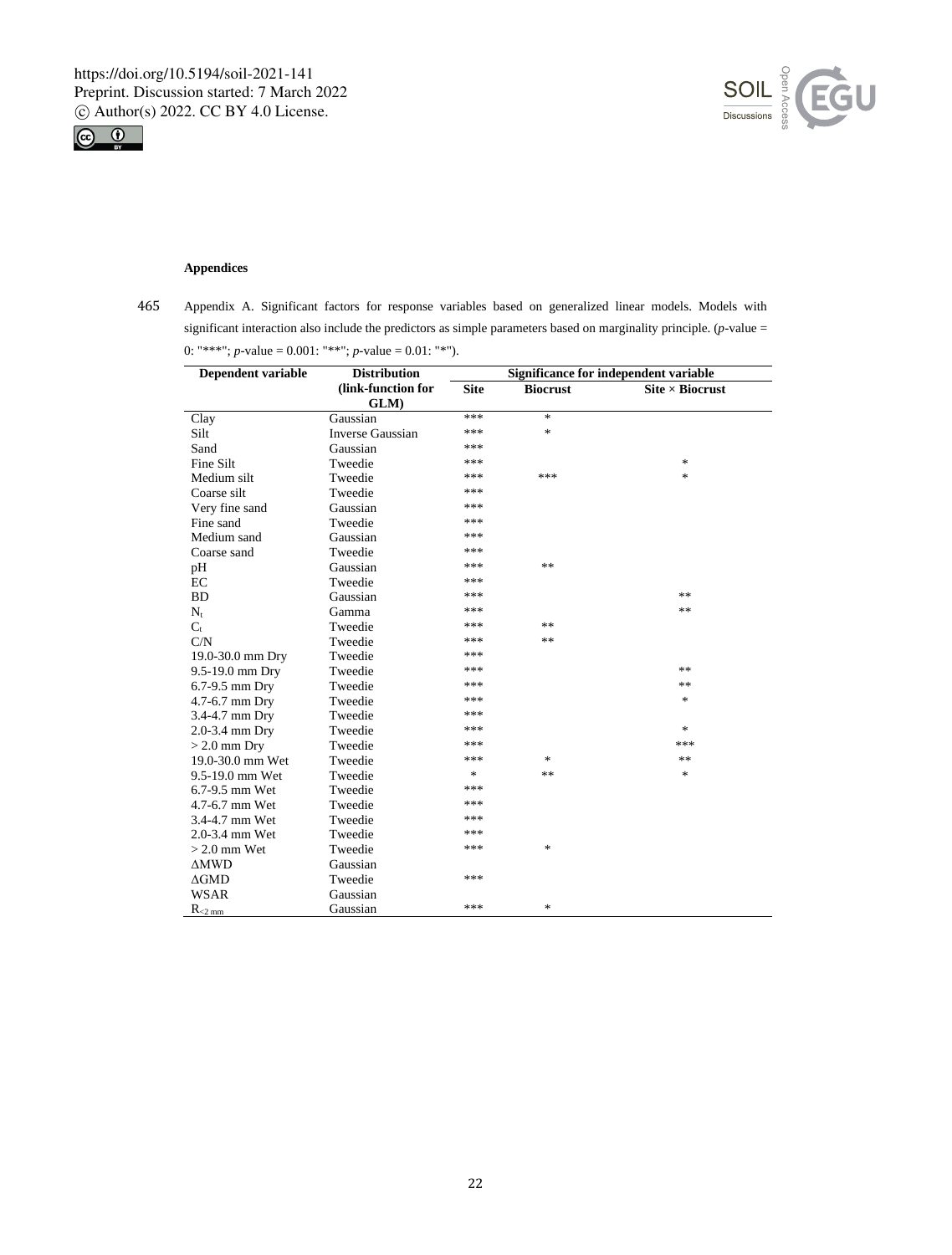



## 470 **Data availability**

The data that support the findings of this study are available from the corresponding author upon request.

#### **Code availability**

The code that supports the findings of this study are available from the corresponding author upon request.

## **Author contribution**

475 TS, DW, CWM, OS, and StS conceptualized the study. OS, KW, and NRM collected the soil samples. StS collected and analyzed the biocrust samples, and NRM analyzed the soil samples. NRM NRM performed the analyses and prepared the manuscript.

## **Competing interests**

The authors declare that they have no conflict of interest.

## 480 **Acknowledgments**

We are deeply grateful to the students, technical assistants, and colleagues who helped in the field and laboratory phases. A special thanks to Martin Nebel and Sonja Thielen for their help in classifying bryophytes and lichens. We are grateful to the Chilean National Forest Corporation (CONAF) and Sucesión Gálvez Muñoz, who provided access to the study sites. The study was funded by the German Science Foundation DFGSPP 1803 (EarthShape;

485 www.earthshape.net).|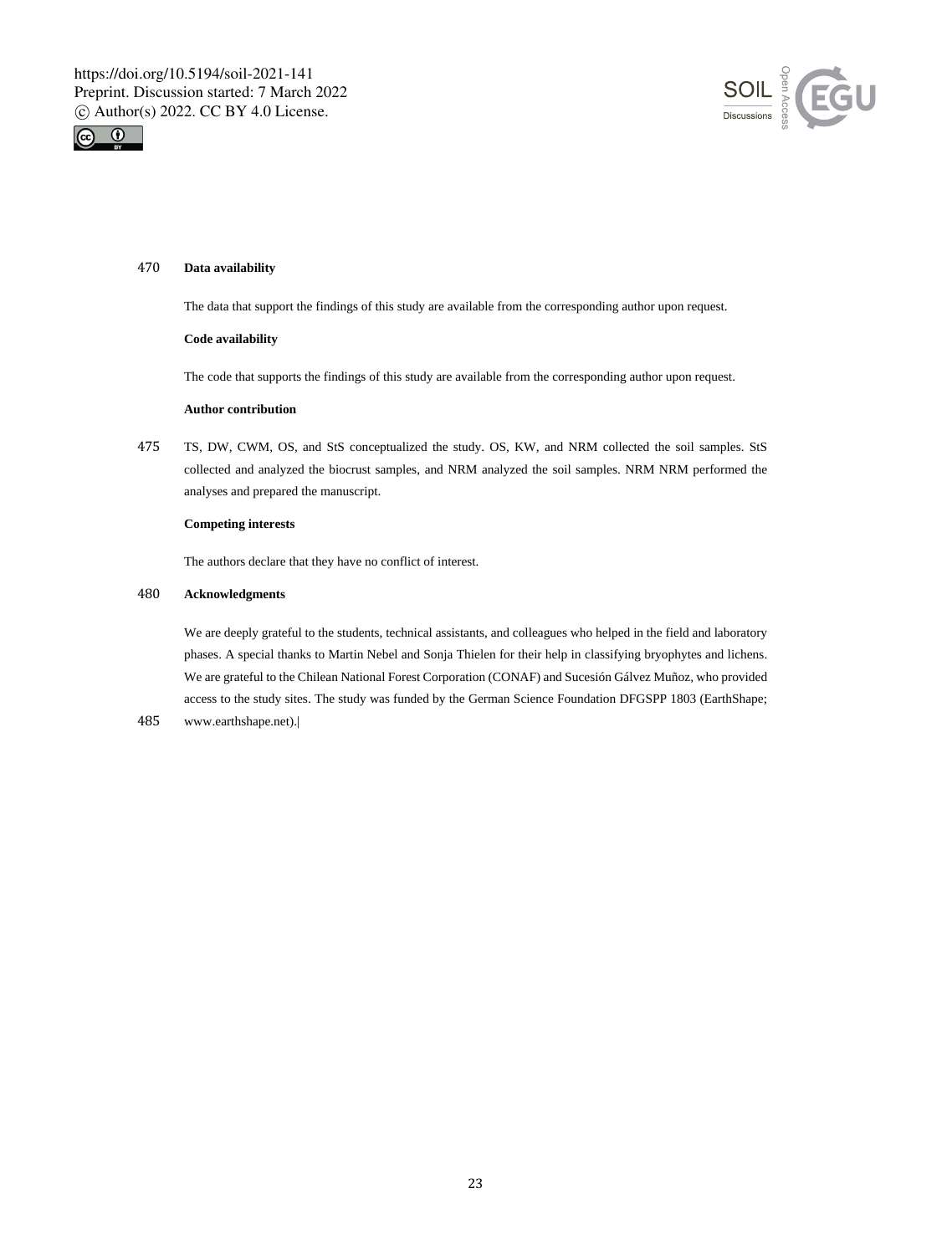



## **References**

Abed, R. M. M., Tamm, A., Hassenrück, C., Al-Rawahi, A. N., Rodríguez-Caballero, E., Fiedler, S., Maier, S., and Weber, B.: Habitat-dependent composition of bacterial and fungal communities in biological soil crusts from Oman, Scientific Reports, 9, 6468, https://doi.org/10.1038/s41598-019-42911-6, 2019.

- 490 Allison, L. E. and Richards, L. A.: Diagnosis and improvement of saline and alkali soils, 60, Soil and Water Conservative Research Branch, Agricultural Research Service …1954. Amézketa, E.: Soil Aggregate Stability: A Review, Journal of Sustainable Agriculture, 14, 83-151, https://doi.org/10.1300/J064v14n02\_08, 1999.
- Armesto, J. J., Arroyo, M. T., and Hinojosa Opazo, L.: The Mediterranean environment of central Chile, 495 https://doi.org/10.1093/oso/9780195313413.003.0019, 2007.
- Bachar, A., Al-Ashhab, A., Soares, M. I. M., Sklarz, M. Y., Angel, R., Ungar, E. D., and Gillor, O.: Soil Microbial Abundance and Diversity Along a Low Precipitation Gradient, Microbial Ecology, 60, 453-461, https://doi.org/10.1007/s00248-010-9727-1, 2010.
- Barger, N. N., Weber, B., Garcia-Pichel, F., Zaady, E., and Belnap, J.: Patterns and controls on nitrogen cycling 500 of biological soil crusts, in: Biological soil crusts: an organizing principle in drylands, Springer, 257-285, https://doi.org/10.1007/978-3-319-30214-0\_14, 2016.
	- Bartoli, F., Philippy, R., and Burlin, G.: Influence of organic matter on aggregation in Oxisols rich in gibbsite or in goethite. I. Structures: the fractal approach, Geoderma, 54, 231-257, https://doi.org/10.1016/0016- 7061(92)90107-I, 1992.
- 505 Belnap, J. and Büdel, B.: Biological soil crusts as soil stabilizers, in: Biological soil crusts: an organizing principle in drylands, Springer, 305-320, https://doi.org/10.1007/978-3-319-30214-0\_16, 2016. Belnap, J. and Lange, O. L.: Biological soil crusts: structure, function, and management, 1, Ecological Studies, Springer, Berlin Heidelberg, https://doi.org/10.1007/978-3-642-56475-8, 2003.
- Belnap, J., Weber, B., and Büdel, B.: Biological soil crusts as an organizing principle in drylands, in: Biological 510 soil crusts: an organizing principle in drylands, Springer, 3-13, https://doi.org/10.1007/978-3-319- 30214-0\_1, 2016.

Bernhard, N., Moskwa, L.-M., Schmidt, K., Oeser, R. A., Aburto, F., Bader, M. Y., Baumann, K., von Blanckenburg, F., Boy, J., van den Brink, L., Brucker, E., Büdel, B., Canessa, R., Dippold, M. A., Ehlers, T. A., Fuentes, J. P., Godoy, R., Jung, P., Karsten, U., Köster, M., Kuzyakov, Y., Leinweber, P., Neidhardt, H., Matus, F.,

- 515 Mueller, C. W., Oelmann, Y., Oses, R., Osses, P., Paulino, L., Samolov, E., Schaller, M., Schmid, M., Spielvogel, S., Spohn, M., Stock, S., Stroncik, N., Tielbörger, K., Übernickel, K., Scholten, T., Seguel, O., Wagner, D., and Kühn, P.: Pedogenic and microbial interrelations to regional climate and local topography: New insights from a climate gradient (arid to humid) along the Coastal Cordillera of Chile, Catena, 170, 335-355, https://doi.org/10.1016/j.catena.2018.06.018, 2018.
- 520 Bowker, M. A., Belnap, J., Büdel, B., Sannier, C., Pietrasiak, N., Eldridge, D. J., and Rivera-Aguilar, V.: Controls on Distribution Patterns of Biological Soil Crusts at Micro- to Global Scales, in: Biological Soil Crusts: An Organizing Principle in Drylands, edited by: Weber, B., Büdel, B., and Belnap, J., Springer International Publishing, Cham, 173-197, https://doi.org/10.1007/978-3-319-30214-0\_10, 2016.
- Bowker, M. A., Maestre, F. T., Eldridge, D., Belnap, J., Castillo-Monroy, A., Escolar, C., and Soliveres, S.: 525 Biological soil crusts (biocrusts) as a model system in community, landscape and ecosystem ecology, Biodiversity and Conservation, 23, 1619-1637, https://doi.org/10.1007/s10531-014-0658-x, 2014. Bronick, C. J. and Lal, R.: Soil structure and management: a review, Geoderma, 124, 3-22, https://doi.org/10.1016/j.geoderma.2004.03.005, 2005.
- Brust, G. E.: Chapter 9 Management Strategies for Organic Vegetable Fertility, in: Safety and Practice for 530 Organic Food, edited by: Biswas, D., and Micallef, S. A., Academic Press, 193-212, https://doi.org/10.1016/B978-0-12-812060-6.00009-X, 2019. Chamizo, S., Belnap, J., Eldridge, D. J., Cantón, Y., and Issa, O. M.: The role of biocrusts in arid land hydrology,
- Biological soil crusts: An organizing principle in drylands, 321-346, https://doi.org/10.1007/978-3-319- 30214-0\_17, 2016. 535 Chen, J., Blume, H.-P., and Beyer, L.: Weathering of rocks induced by lichen colonization — a review,
- CATENA, 39, 121-146, https://doi.org/10.1016/S0341-8162(99)00085-5, 2000. Chen, N., Wang, X., Zhang, Y., Yu, K., and Zhao, C.: Ecohydrological effects of biological soil crust on the vegetation dynamics of restoration in a dryland ecosystem, Journal of Hydrology, 563, 1068-1077, https://doi.org/10.1016/j.jhydrol.2018.06.076, 2018.
- 540 Chen, N., Yu, K., Jia, R., Teng, J., and Zhao, C.: Biocrust as one of multiple stable states in global drylands, Science Advances, 6, eaay3763, https://doi.org/10.1126/sciadv.aay3763, 2020.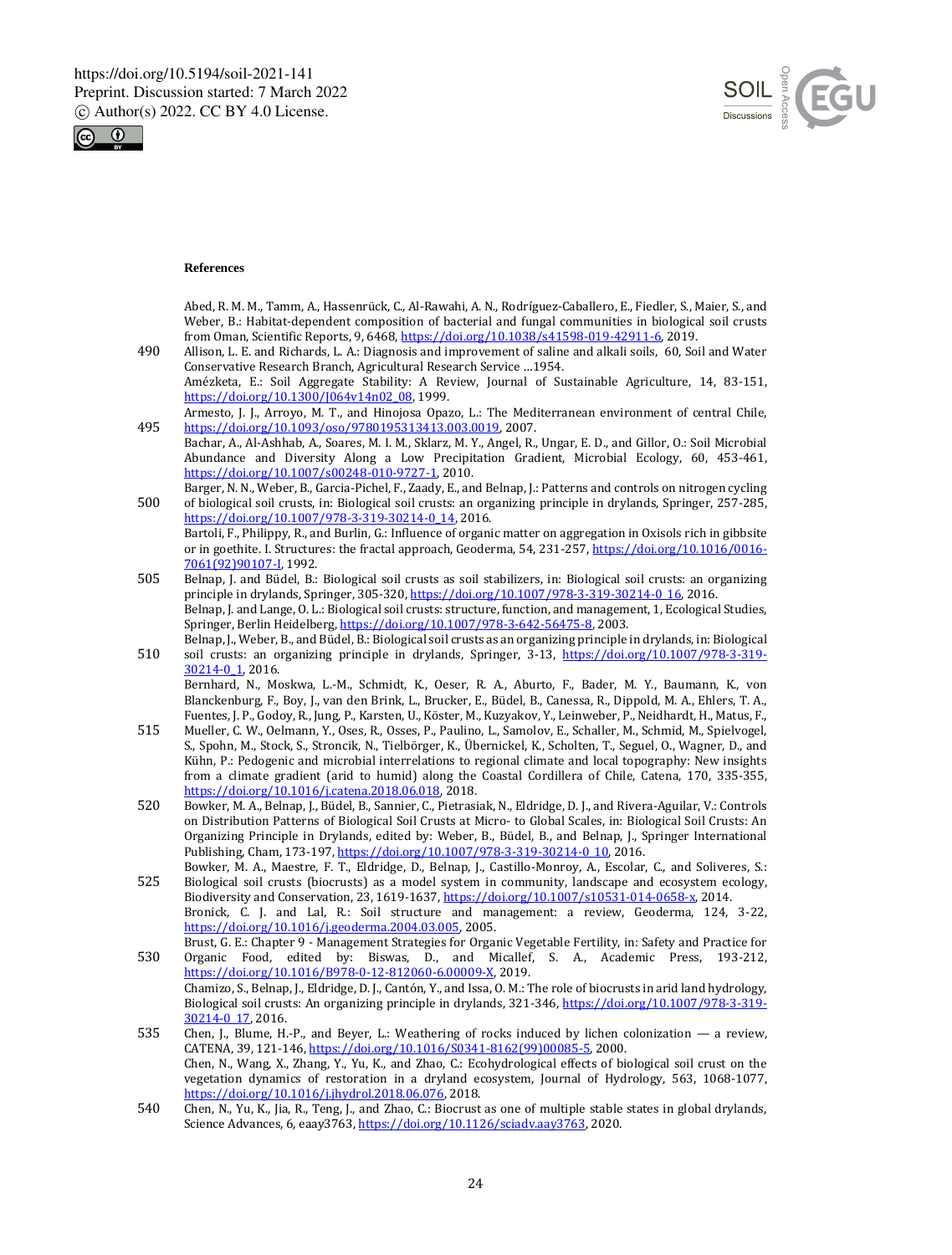



Colesie, C., Green, T. A., Haferkamp, I., and Buedel, B.: Habitat stress initiates changes in composition, CO 2 gas exchange and C-allocation as life traits in biological soil crusts, The ISME journal, 8, 2104-2115, https://doi.org/10.1038/ismej.2014.47, 2014.

545 Corbin, J. D. and Thiet, R. K.: Temperate biocrusts: mesic counterparts to their better-known dryland cousins, Frontiers in Ecology and the Environment, 18, 456-464, https://doi.org/10.1002/fee.2234, 2020. Corwin, D. L.: Climate change impacts on soil salinity in agricultural areas, European Journal of Soil Science, 72, 842-862, https://doi.org/10.1111/ejss.13010, 2021.

Cox, D. R.: Causality: Some Statistical Aspects, Journal of the Royal Statistical Society. Series A (Statistics in 550 Society), 155, 291-301, https://doi.org/10.2307/2982962, 1992.

Cuvertino, J., Ardiles, V., Osorio, F., and Romero, X.: New records and additions to the Chilean bryophyte flora, 2012.

Dalal, R. and Bridge, B.: Aggregation and organic matter storage in sub-humid and semi-arid soils, in: Structure and organic matter storage in agricultural soils, CRC Press, 263-307, 555 https://doi.org/10.1201/9781003075561, 2020.

- Dokuchaev, V.: The Russian chernozem report to the free economic society, Imperial University of St. Petersburg: St. Petersburg)[in Russian], 1883.
- Drahorad, S. L., Steckenmesser, D., Felix-Henningsen, P., Lichner, Ľ., and Rodný, M.: Ongoing succession of biological soil crusts increases water repellency—a case study on Arenosols in Sekule, Slovakia, Biologia, 560 68, 1089-1093, https://doi.org/10.2478/s11756-013-0247-6, 2013.
- Dunn, P. K.: Tweedie: Evaluation of Tweedie Exponential Family Models (2.3.0) [code], 2017. Elbert, W., Weber, B., Burrows, S., Steinkamp, J., Büdel, B., Andreae, M. O., and Pöschl, U.: Contribution of cryptogamic covers to the global cycles of carbon and nitrogen, Nature Geoscience, 5, 459-462, https://doi.org/10.1038/ngeo1486, 2012.
- 565 Eldridge, D. J., Zaady, E., and Shachak, M.: Infiltration through three contrasting biological soil crusts in patterned landscapes in the Negev, Israel, CATENA, 40, 323-336, https://doi.org/10.1016/S0341-8162(00)00082-5, 2000. Eldridge, D. J., Reed, S., Travers, S. K., Bowker, M. A., Maestre, F. T., Ding, J., Havrilla, C., Rodriguez-Caballero,

E., Barger, N., Weber, B., Antoninka, A., Belnap, J., Chaudhary, B., Faist, A., Ferrenberg, S., Huber-Sannwald, 570 E., Malam Issa, O., and Zhao, Y.: The pervasive and multifaceted influence of biocrusts on water in the

- world's drylands, Global Change Biology, 26, 6003-6014, https://doi.org/10.1111/gcb.15232, 2020. Ewing, S. A., Sutter, B., Owen, J., Nishiizumi, K., Sharp, W., Cliff, S. S., Perry, K., Dietrich, W., McKay, C. P., and Amundson, R.: A threshold in soil formation at Earth's arid–hyperarid transition, Geochimica et Cosmochimica Acta, 70, 5293-5322, https://doi.org/10.1016/j.gca.2006.08.020, 2006.
- 575 Fariña, V. and Ardiles, M.: Flora no vascular de la Región de Arica y Parinacota, Chile: nuevos registros y consideraciones biogeográficas, 2014. Fischer, T., Yair, A., and Veste, M.: Microstructure and hydraulic properties of biological soil crusts on sand dunes: a comparison between arid and temperate climates, Biogeosciences Discussions, 9, 12711-12734, https://doi.org/10.5194/bgd-9-12711-2012, 2012.
- 580 Fischer, T., Yair, A., Veste, M., and Geppert, H.: Hydraulic properties of biological soil crusts on sand dunes studied by 13C-CP/MAS-NMR: A comparison between an arid and a temperate site, Catena, 110, 155-160, https://doi.org/10.1016/j.catena.2013.06.002, 2013. Galloway, D. J. and Quilhot, W.: Checklist of Chilean lichen-forming and lichenicolous fungi, Gayana botanica,

55, 111-185, 2009. 585 Gao, L., Bowker, M. A., Xu, M., Sun, H., Tuo, D., and Zhao, Y.: Biological soil crusts decrease erodibility by

modifying inherent soil properties on the Loess Plateau, China, Soil Biology and Biochemistry, 105, 49-58, https://doi.org/10.1016/j.soilbio.2016.11.009, 2017.

Garcia-Pichel, F., Felde, V. J. M. N. L., Drahorad, S. L., and Weber, B.: Microstructure and weathering processes within biological soil crusts, in: Biological soil crusts: an organizing principle in drylands, 590 Springer, 237-255, https://doi.org/10.1007/978-3-319-30214-0\_13, 2016.

- Goebes, P., Seitz, S., Kühn, P., Li, Y., Niklaus, P. A., Oheimb, G. v., and Scholten, T.: Throughfall kinetic energy in young subtropical forests: Investigation on tree species richness effects and spatial variability, Agricultural and Forest Meteorology, 213, 148-159, https://doi.org/10.1016/j.agrformet.2015.06.019, 2015.
- 595 Govers, G.: Selectivity and transport capacity of thin flows in relation to rill erosion, Catena, 12, 35-49, https://doi.org/10.1016/S0341-8162(85)80003-5, 1985. Grote, E. E., Belnap, J., Housman, D. C., and Sparks, J. P.: Carbon exchange in biological soil crust communities under differential temperatures and soil water contents: implications for global change, Global Change Biology, 16, 2763-2774, https://doi.org/10.1111/j.1365-2486.2010.02201.x, 2010.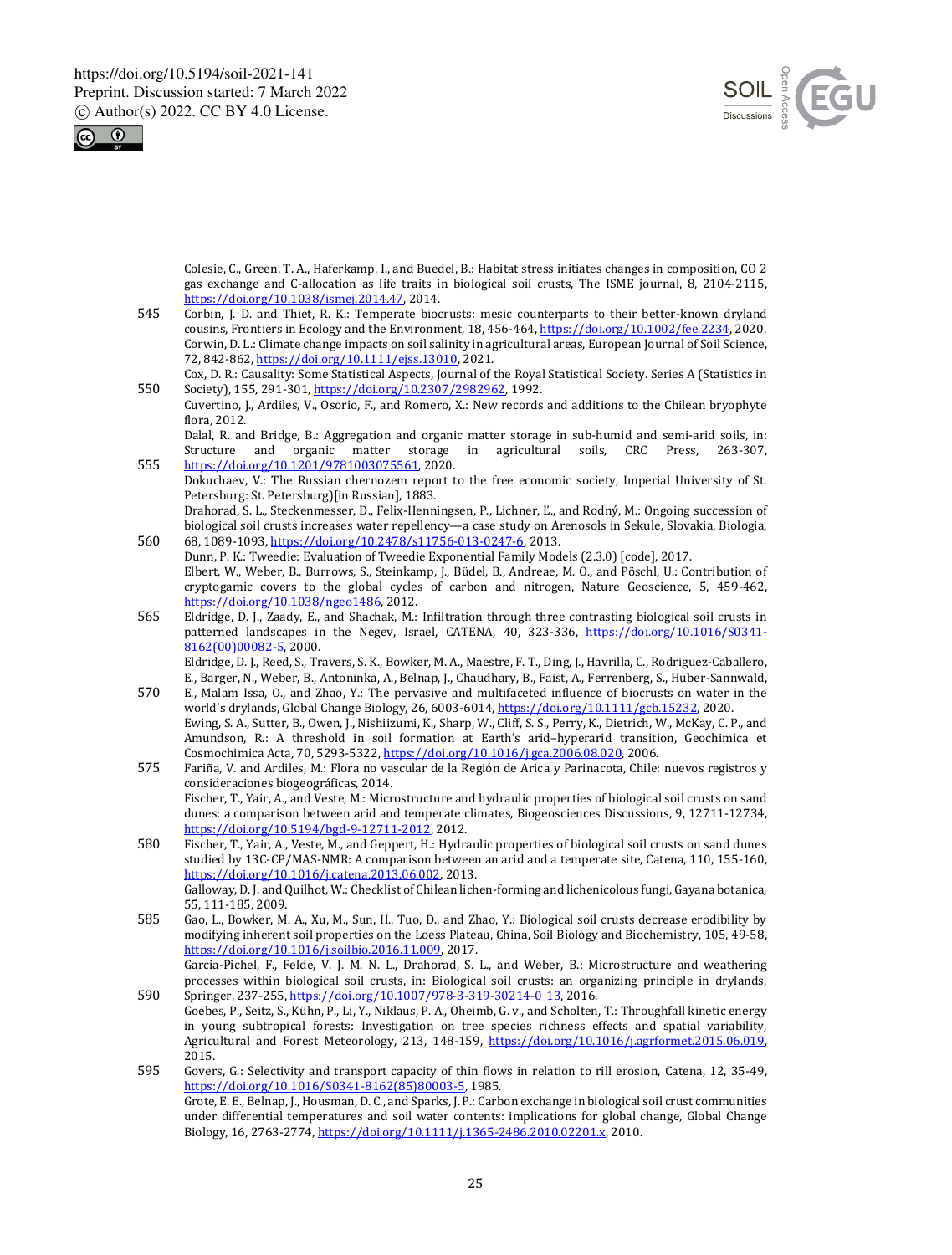



600 Hartge, K. H. and Horn, R.: Die physikalische Untersuchung von Böden, Journal of Plant Nutrition and Soil Science, 3, 454, 2009.

Hatch, T. and Choate, S. P.: Statistical description of the size properties of non uniform particulate substances, Journal of the Franklin Institute, 207, 369-387, https://doi.org/10.1016/S0016- 0032(29)91451-4, 1929.

605 He, S.: A checklist of the mosses of Chile, The Journal of the Hattori Botanical Laboratory, 85, 103-189, 1998. Hooper, D. U. and Johnson, L.: Nitrogen limitation in dryland ecosystems: Responses to geographical and temporal variation in precipitation, Biogeochemistry, 46, 247-293, Biogeochemistry, https://doi.org/10.1023/A:1006145306009, 1999.

Hulton, N. R. J., Purves, R. S., McCulloch, R. D., Sugden, D. E., and Bentley, M. J.: The Last Glacial Maximum 610 and deglaciation in southern South America, Quaternary Science Reviews, 21, 233-241, https://doi.org/10.1016/S0277-3791(01)00103-2, 2002. Jahn, R., Blume, H., Asio, V., Spaargaren, O., and Schad, P.: Guidelines for soil description, FAO2006.

- Jing, H., Meng, M., Wang, G., and Liu, G.: Aggregate binding agents improve soil aggregate stability in Robinia pseudoacacia forests along a climatic gradient on the Loess Plateau, China, Journal of Arid Land, 13, 165- 615 174, https://doi.org/10.1007/s40333-021-0002-8, 2021.
- Kleber, M., Sollins, P., and Sutton, R.: A conceptual model of organo-mineral interactions in soils: selfassembly of organic molecular fragments into zonal structures on mineral surfaces, Biogeochemistry, 85, 9-24, https://doi.org/10.1007/s10533-007-9103-5, 2007.

Köhn, M.: Korngrößenanalyse vermittels Pipettanalyse, Tonindustrie-Zeitung, 53, 729-731, 1929.

620 Li, J., Okin, G. S., Alvarez, L., and Epstein, H.: Effects of wind erosion on the spatial heterogeneity of soil two desert grassland https://doi.org/10.1007/s10533-008-9195-6, 2008. Liang, T., Shi, X., Guo, T., and Peng, S.: Arbuscular mycorrhizal fungus mediate changes in mycorrhizosphere

soil aggregates, Agricultural Sciences, 6, 1455, https://doi.org/10.4236/as.2015.612141, 2015.

- 625 Lichner, Ľ., Holko, L., Zhukova, N., Schacht, K., Rajkai, K., Fodor, N., and Sándor, R.: Plants and biological soil crust influence the hydrophysical parameters and water flow in an aeolian sandy soil/Vplyv rastlín a biologického pôdneho pokryvu na hydrofyzikálne parametre a prúdenie vody v piesočnatej pôde, Journal of Hydrology and Hydromechanics, 60, 309-318, https://doi.org/10.2478/v10098-012-0027-y, 2012.
- Lightowlers, P.: A synoptic flora of South Georgian mosses: Tortula, Scientific reports-British Antarctic 630 Survey, 41-77, 1985. Lin, H.: Three Principles of Soil Change and Pedogenesis in Time and Space, Soil Science Society of America

Journal, 75, 2049-2070, https://doi.org/10.2136/sssaj2011.0130, 2011.

Liu, M.-Y., Chang, Q.-R., Qi, Y.-B., Liu, J., and Chen, T.: Aggregation and soil organic carbon fractions under different land uses on the tableland of the Loess Plateau of China, Catena, 115, 19-28, 635 https://doi.org/10.1016/j.catena.2013.11.002, 2014.

- Liu, X., Yang, T., Li, H., and Wu, L.: Effects of interactions between soil particles and electrolytes on saturated hydraulic conductivity, European Journal of Soil Science, 71, 190-203, https://doi.org/10.1111/ejss.12855, 2020.
- Maestre, F. T., Escolar, C., de Guevara, M. L., Quero, J. L., Lázaro, R., Delgado-Baquerizo, M., Ochoa, V., Berdugo, 640 M., Gozalo, B., and Gallardo, A.: Changes in biocrust cover drive carbon cycle responses to climate change in drylands, Global Change Biology, 19, 3835-3847, https://doi.org/10.1111/gcb.12306, 2013. Malam Issa, O., Trichet, J., Défarge, C., Couté, A., and Valentin, C.: Morphology and microstructure of microbiotic soil crusts on a tiger bush sequence (Niger, Sahel), CATENA, 37, 175-196,
- https://doi.org/10.1016/S0341-8162(99)00052-1, 1999. 645 Mazurak, A. P.: Effect of gaseous phase on water-stable synthetic aggregates, Soil science, 69, 135-148, https://doi.org/10.1097/00010694-195002000-00005, 1950. Mutz, S. G., Ehlers, T. A., Werner, M., Lohmann, G., Stepanek, C., and Li, J.: Estimates of late Cenozoic climate

change relevant to Earth surface processes in tectonically active orogens, Earth Surface Dynamics, 6, 271- 301, https://doi.org/10.5194/esurf-6-271-2018, 2018.

650 Oades, J. M. and Waters, A. G.: Aggregate hierarchy in soils, Soil Research, 29, 815-828, https://doi.org/10.1071/SR9910815, 1991. Ochyra, R. and Matteri, C. M.: Flora criptogámica de Tierra del Fuego: Bryophyta, musci: Amblystegiaceae,

Estudio Sigma2001.

Oeser, R. A., Stroncik, N., Moskwa, L.-M., Bernhard, N., Schaller, M., Canessa, R., van den Brink, L., Köster, M., 655 Brucker, E., and Stock, S.: Chemistry and microbiology of the Critical Zone along a steep climate and vegetation gradient in the Chilean Coastal Cordillera, Catena, 170, 183-203, https://doi.org/10.1016/j.catena.2018.06.002, 2018.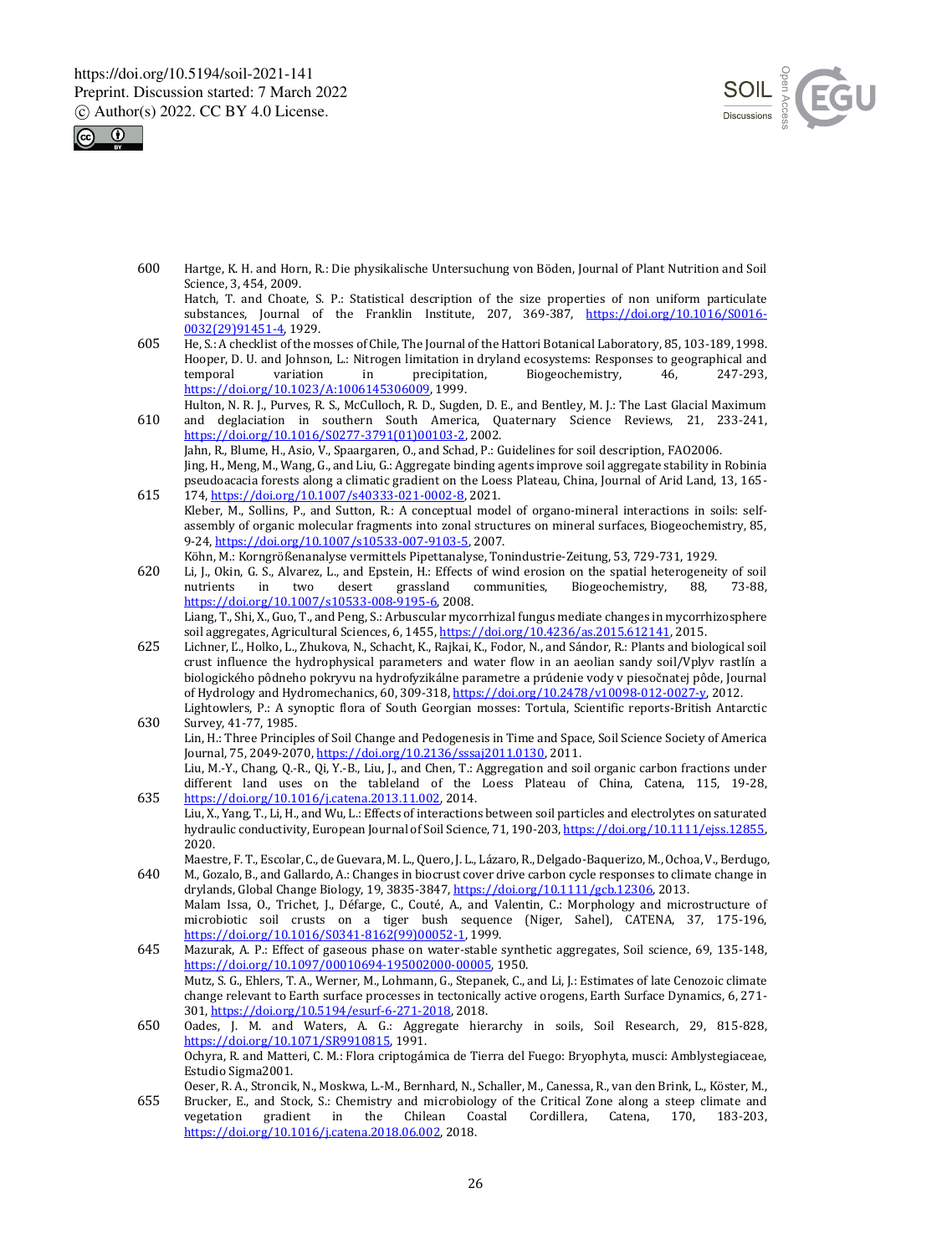



Oliver, M. J., Velten, J., and Mishler, B. D.: Desiccation Tolerance in Bryophytes: A Reflection of the Primitive Strategy for Plant Survival in Dehydrating Habitats?1, Integrative and Comparative Biology, 45, 788-799, 660 https://doi.org/10.1093/icb/45.5.788, 2005.

- Orchard, V. A. and Cook, F. J.: Relationship between soil respiration and soil moisture, Soil Biology and Biochemistry, 15, 447-453, https://doi.org/10.1016/0038-0717(83)90010-X, 1983. Porada, P., Weber, B., Elbert, W., Pöschl, U., and Kleidon, A.: Estimating impacts of lichens and bryophytes on global biogeochemical cycles, Global Biogeochemical Cycles, 28, 71-85,
- 665 https://doi.org/10.1002/2013GB004705, 2014. Rillig, M. C.: Arbuscular mycorrhizae, glomalin, and soil aggregation, Canadian Journal of Soil Science, 84, 355-363, https://doi.org/10.4141/s04-003, 2004. Rosenbaum, P. R.: Sensitivity analysis in observational studies, Encyclopedia of statistics in behavioral science, https://doi.org/10.1002/0470013192.bsa606, 2005.
- 670 Rosentreter, R., Eldridge, D. J., Westberg, M., Williams, L., and Grube, M.: Structure, composition, and function of biocrust lichen communities, in: Biological soil crusts: An organizing principle in drylands, Springer, 121-138, https://doi.org/10.1007/978-3-319-30214-0\_7, 2016. Rundel, P. W. and Weisser, P. J.: La Campana, a new national park in central Chile, Biological Conservation, 8, 35-46, https://doi.org/10.1016/0006-3207(75)90077-4, 1975.
- 675 Scholten, T.: Hydrology and erodibility of the soils and saprolite cover of the Swaziland Middleveld, Soil Technology, 11, 247-262, https://doi.org/10.1016/S0933-3630(97)00011-1, 1997. Scholten, T. and Seitz, S.: Soil Erosion and Land Degradation, Soil Systems, 3, 68, https://doi.org/10.3390/soilsystems3040068, 2019.
- Seitz, S., Goebes, P., Song, Z., Bruelheide, H., Härdtle, W., Kühn, P., Li, Y., and Scholten, T.: Tree species and 680 functional traits but not species richness affect interrill erosion processes in young subtropical forests, SOIL, 2, 49-61, https://doi.org/10.5194/soil-2-49-2016, 2016. Seitz, S., Nebel, M., Goebes, P., Käppeler, K., Schmidt, K., Shi, X., Song, Z., Webber, C. L., Weber, B., and Scholten,

T.: Bryophyte-dominated biological soil crusts mitigate soil erosion in an early successional Chinese subtropical forest, Biogeosciences, 14, 5775-5788, https://doi.org/10.5194/bg-14-5775-2017, 2017.

- 685 Six, J., Bossuyt, H., Degryze, S., and Denef, K.: A history of research on the link between (micro)aggregates, soil biota, and soil organic matter dynamics, Soil and Tillage Research, 79, 7-31, https://doi.org/10.1016/j.still.2004.03.008, 2004.
- Slessarev, E. W., Lin, Y., Bingham, N. L., Johnson, J. E., Dai, Y., Schimel, J. P., and Chadwick, O. A.: Water balance creates a threshold in soil pH at the global scale, Nature, 540, 567-569, at the global scale, Nature, 540, 567-569, 690 https://doi.org/10.1038/nature20139, 2016.
- Steven, B., Gallegos-Graves, L. V., Belnap, J., and Kuske, C. R.: Dryland soil microbial communities display spatial biogeographic patterns associated with soil depth and soil parent material, FEMS Microbiology Ecology, 86, 101-113, https://doi.org/10.1111/1574-6941.12143, 2013.
- Team, R. C., Team, R. C. (Ed.): R: A language and environment for statistical computing, R Foundation for 695 Statistical Computing, Vienna, Austria, 2 pp.2018.
- Thielen, S., Gall, C., Ebner, M., Nebel, M., Scholten, T., and Seitz, S.: Water's path from moss to soil: A multimethodological study on water absorption and evaporation of soil-moss combinations, Journal of Hydrology and Hydromechanics, Accepted, http://dx.doi.org/10.2478/johh-2021-0021, 2021.
- Tisdall, J. M. and Oades, J. M.: Organic matter and water-stable aggregates in soils, Journal of Soil Science, 700 33, 141-163, https://doi.org/10.1111/j.1365-2389.1982.tb01755.x, 1982.
- Totsche, K. U., Amelung, W., Gerzabek, M. H., Guggenberger, G., Klumpp, E., Knief, C., Lehndorff, E., Mikutta, R., Peth, S., Prechtel, A., Ray, N., and Kögel-Knabner, I.: Microaggregates in soils, Journal of Plant Nutrition and Soil Science, 181, 104-136, https://doi.org/10.1002/jpln.201600451, 2018.
- Van Bavel, C.: Mean weight-diameter of soil aggregates as a statistical index of aggregation, Soil Science 705 Society of America Journal, 14, 20-23, https://doi.org/10.2136/sssaj1950.036159950014000C0005x, 1950.

Wagner, S., Cattle, S. R., and Scholten, T.: Soil-aggregate formation as influenced by clay content and organic-<br>matter amendment, Journal of Plant Nutrition and Soil Science, 170, 173-180, Mutrition and Soil Science, 170, 173-180, https://doi.org/10.1002/jpln.200521732, 2007.

- 710 Wei, Y., Wu, X., Zeng, R., Cai, C., and Guo, Z.: Spatial variations of aggregate-associated humic substance in heavy-textured soils along a climatic gradient, Soil and Tillage Research, 197, 104497, https://doi.org/10.1016/j.still.2019.104497, 2020. Whitney, K. M., Vivoni, E. R., Duniway, M. C., Bradford, J. B., Reed, S. C., and Belnap, J.: Ecohydrological role of biological soil crusts across a gradient in levels of development, Ecohydrology, 10, e1875,
- 715 https://doi.org/10.1002/eco.1875, 2017.